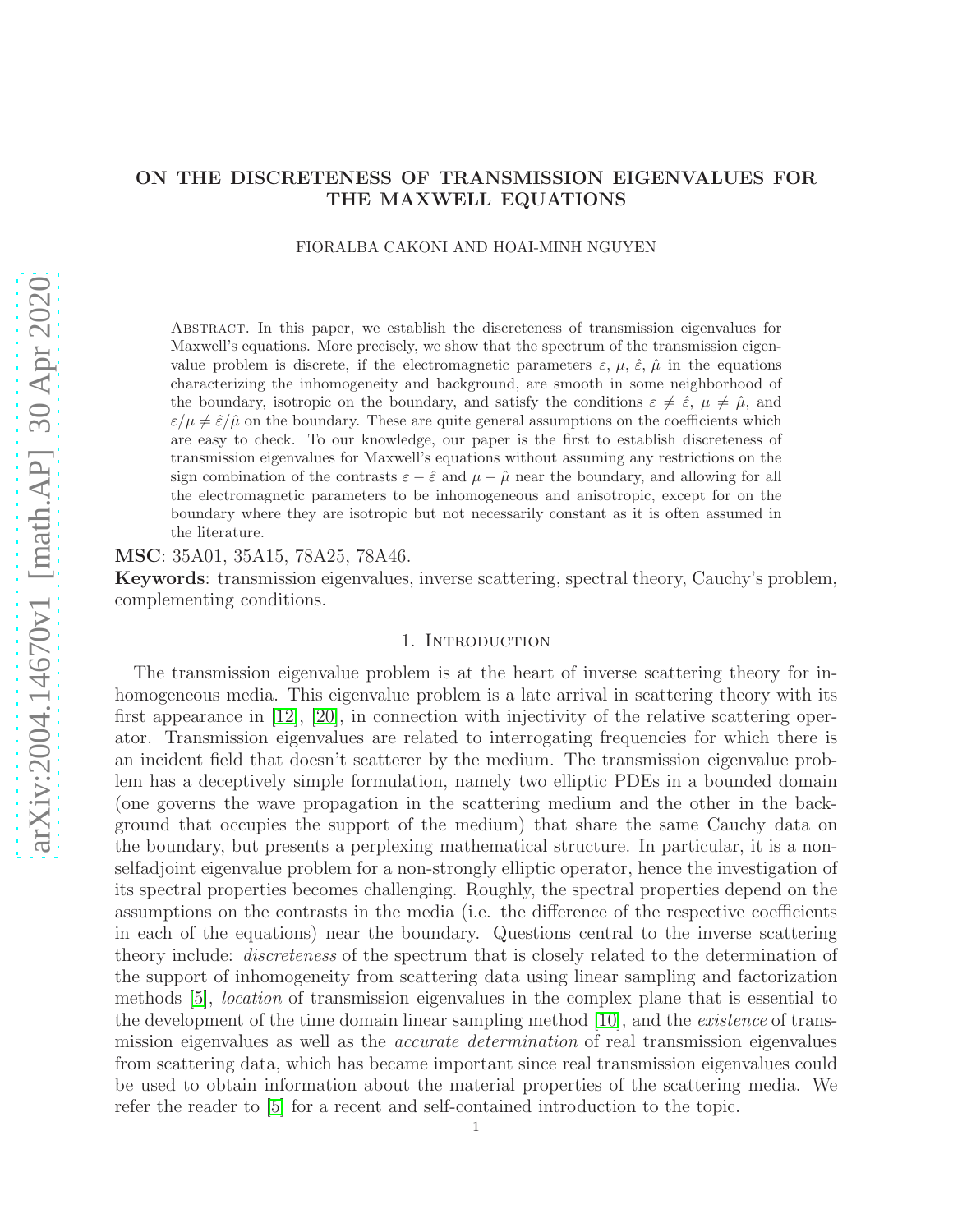This paper concerns the discreteness and location of transmission eigenvalues in the scattering of time-harmonic electromagnetic waves by an inhomogeneous (possibly anisotropic) medium of bounded support. Let us introduce the mathematical formulation of the electromagnetic transmission eigenvalue problem. To this end, let  $\Omega$  be an open, bounded subset of  $\mathbb{R}^3$  representing the support of the inhomogeneity, which we assume to be of class  $C^2$ . Let  $\varepsilon$ ,  $\mu$ ,  $\hat{\varepsilon}$ ,  $\hat{\mu}$  be  $(3 \times 3)$  symmetric, uniformly elliptic, matrix-valued functions defined in  $\Omega$  with  $L^{\infty}(\Omega)$  entries. A complex number  $\omega$  is called an eigenvalue of the transmission eigenvalue problem, or a *transmission eigenvalue*, associated with  $\varepsilon$ ,  $\mu$ ,  $\hat{\varepsilon}$ ,  $\hat{\mu}$  in  $\Omega$  if there exists a non-zero solution  $(E, H, \hat{E}, \hat{H}) \in [L^2(\Omega)]^{12}$  of the following system

<span id="page-1-2"></span>(1.1) 
$$
\begin{cases} \nabla \times E = i\omega\mu H \\ \nabla \times H = -i\omega\varepsilon E \end{cases} \text{ in } \Omega, \qquad \begin{cases} \nabla \times \hat{E} = i\omega\hat{\mu}\hat{H} \\ \nabla \times \hat{H} = -i\omega\hat{\varepsilon}\hat{E} \end{cases} \text{ in } \Omega,
$$

<span id="page-1-3"></span>(1.2) 
$$
(\hat{E} - E) \times \nu = 0
$$
 on  $\partial\Omega$ , and  $(\hat{H} - H) \times \nu = 0$  on  $\partial\Omega$ ,

where  $\nu$  denotes the outward unit normal vector to  $\partial\Omega$ .

The main result that we prove in this paper is stated in Theorem [1.1](#page-1-0) below. For the reader convenience we first must clarify some terminology used in the formulation of this theorem. A  $3 \times 3$  matrix-valued function M defined in a subset  $O \subset \mathbb{R}^3$  is called isotropic at  $x \in O$  if it is proportional to the identity matrix at x, i.e.,  $M(x) = mI$  for some scalar  $m = m(x)$  where I denotes the  $3 \times 3$  identity matrix. In this case, for the notational ease, we also denote  $m(x)$  by  $M(x)$ . If M is isotropic for  $x \in O$ , then M is said to be isotropic in O. Condition [\(1.3\)](#page-1-1) below is understood under the convention  $m(x) = M(x)$ .

### <span id="page-1-0"></span>Theorem 1.1. Assume that

<span id="page-1-1"></span>i)  $\varepsilon, \mu, \hat{\varepsilon}, \hat{\mu}$  are of class  $C^1$  in some neighborhood of  $\partial\Omega$ , ii)  $\varepsilon$ ,  $\mu$ ,  $\hat{\varepsilon}$ ,  $\hat{\mu}$  are isotropic on  $\partial\Omega$ , iii)

(1.3) 
$$
\varepsilon \neq \hat{\varepsilon}, \quad \mu \neq \hat{\mu}, \quad \varepsilon/\mu \neq \hat{\varepsilon}/\hat{\mu} \quad on \ \partial \Omega.
$$

The set of the transmission eigenvalues of [\(1.1\)](#page-1-2) and [\(1.2\)](#page-1-3) is discrete with  $\infty$  as the only possible accumulation point.

The analysis used in the proof of Theorem [1.1](#page-1-0) also allows us to obtain the following result on the transmission eigenvalue free region of the complex plane C.

<span id="page-1-4"></span>**Proposition 1.1.** Assume that  $\varepsilon, \mu, \hat{\varepsilon}, \hat{\mu}$  are of class  $C^1$  in some neighborhood of  $\partial\Omega$ , isotropic on ∂Ω, and

(1.4) 
$$
\varepsilon \neq \hat{\varepsilon}, \quad \mu \neq \hat{\mu}, \quad \varepsilon/\mu \neq \hat{\varepsilon}/\hat{\mu} \quad \text{ on } \partial\Omega.
$$

For  $\gamma > 0$ , there exists  $\omega_0 > 0$  such that if  $\omega \in \mathbb{C}$  with  $|\Im(\omega^2)| \ge \gamma |\omega|^2$  and  $|\omega| \ge \omega_0$ , then  $\omega$  is not a transmission eigenvalue.

Here and and in what follows, for  $z \in \mathbb{C}$ , let  $\Im(z)$  denote the imaginary part of z.

**Remark [1.1](#page-1-4).** Since  $\gamma > 0$  can be chosen arbitrary small, the result of Proposition 1.1 together the fact that  $\infty$  is the only accumulation point of the transmission eigenvalues proven in Theorem [1.1](#page-1-0), imply that all the transmission eigenvalues  $\omega$ , but finitely many, lie in a wedge of arbitrary small angle.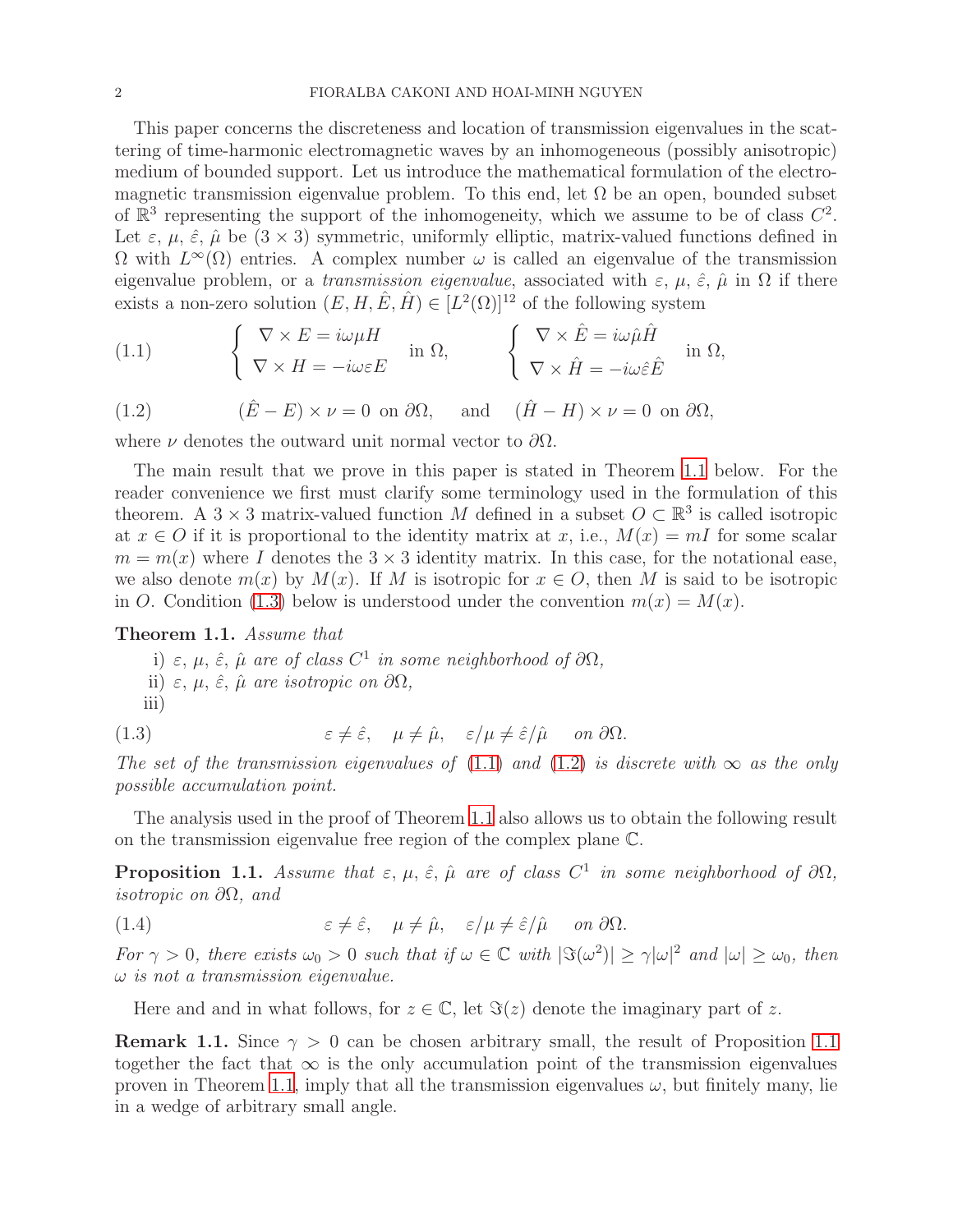The structure of spectrum of the transmission eigenvalue problem is better understood in the case of scalar inhomogeneous Helmoltz equations. In this case, the transmission eigenvalue problem can be stated as follows. Let  $d > 2$  and  $\Omega$  be an open, bounded Lipschitz subset of  $\mathbb{R}^d$ . Let  $A_1, A_2$  be two  $(d \times d)$  symmetric, uniformly elliptic, matrixvalued bounded function defined in  $\Omega$  and  $\Sigma_1$  and  $\Sigma_2$  be two bounded positive functions defined in  $\Omega$ . A complex number  $\omega$  is called an eigenvalue of the transmission eigenvalue problem, or a transmission eigenvalue, if there exists a non-zero solution  $(u_1, u_2)$  of the system

(1.5) 
$$
\begin{cases} \operatorname{div}(A_1 \nabla u_1) + \omega^2 \Sigma_1 u_1 = 0 & \text{in } \Omega, \\ \operatorname{div}(A_2 \nabla u_2) + \omega^2 \Sigma_2 u_2 = 0 & \text{in } \Omega, \end{cases}
$$

(1.6) 
$$
u_1 = u_2, \quad A_1 \nabla u_1 \cdot \nu = A_2 \nabla u_2 \cdot \nu \quad \text{on } \partial \Omega.
$$

The discreteness of transmission eigenvalues for the Helmholtz equation has been investigated extensively in the literature. The first discreteness result appeared in [\[31\]](#page-22-1), whereas [\[28\]](#page-22-2) proves the state-of-the-art results on the discreteness of transmission eigenvalues for anisotropic background and inhomogeneity under most general assumptions on the coefficients using Fourier and multiplier approaches. More specifically, it is shown in [\[28\]](#page-22-2) that the transmission eigenvalue problem has a discrete spectrum if the coefficients are smooth only near the boundary, and

i)  $A_1(x)$ ,  $A_2(x)$  satisfy the complementing boundary condition with respect to  $\nu(x)$  for all  $x \in \partial\Omega$ , i.e., for all  $x \in \partial\Omega$  and for all  $\xi \in \mathbb{R}^d \setminus \{0\}$  with  $\xi \cdot \nu = 0$ , we have

$$
\langle A_2\nu,\nu\rangle\langle A_2\xi,\xi\rangle-\langle A_2\nu,\xi\rangle^2\neq\langle A_1\nu,\nu\rangle\langle A_1\xi,\xi\rangle-\langle A_1\nu,\xi\rangle^2,
$$

ii)  $\langle A_1(x)\nu(x), \nu(x)\rangle \Sigma_1(x) \neq \langle A_2(x)\nu(x), \nu(x)\rangle \Sigma_2(x)$  for all  $x \in \partial \Omega$ .

Additional results in [\[28\]](#page-22-2), also include various combinations of the sign of contrasts  $A_1 - A_2$ and  $\Sigma_1 - \Sigma_2$  on the boundary. Previous results on discreteness can be found in [\[3,](#page-21-3) [21,](#page-22-3) [34\]](#page-22-4) and references therein. We must emphasize that the conditions i) and ii) are more general than simply one sign contrasts  $A_2 - A_1$  and/or  $\Sigma_2 - \Sigma_1$  near the boundary. To complete the picture on the transmission eigenvalue problem in the scalar case, we remark that the first answer to the existence of transmission eigenvalues for one sign contrast in  $\Omega$  was given in [\[30\]](#page-22-5) where the authors showed the existence of a few real transmission eigenvalues for the index of refraction sufficiently large, followed by  $[6]$ ,  $[9]$ , which prove the existence of infinite real transmission eigenvalues removing the size restriction on the index. Completeness of transmission eigenfunctions and first estimates on the counting function are shown in [\[32\]](#page-22-6), [\[33\]](#page-22-7) for  $C^{\infty}$  boundary and coefficients since they use semiclassical analysis and pseudodifferential calculus. Again in  $C^{\infty}$  setting, [\[35\]](#page-22-8), [\[36\]](#page-22-9) prove the sharpest known results in the scalar case on eigenvalue free zones and Weyl's law for the scalar case improving an earlier result by [\[19\]](#page-22-10).

The story of the transmission eigenvalue problem for Maxwell's equations is not as complete as for the scalar case discussed above. Of the first results on discreteness is given by Haddar in [\[16\]](#page-21-6) where it considers the case of  $\mu = \hat{\varepsilon} = \hat{\mu} = I$ , and  $\varepsilon - I$  invertible in  $\Omega$ . Chesnel in [\[11\]](#page-21-7) employs the so-called T-coercivity to prove discreteness when  $\hat{\varepsilon} = \hat{\mu} = I$ , and  $\varepsilon - I$  and  $\mu^{-1} - I$  are both greater than cI or both less  $-cI$  in  $\Omega$  for some positive constant c in a neighborhood of  $\partial\Omega$ . Cakoni et al. in [\[8\]](#page-21-8) use an integral equation approach to study discreteness for the case when  $\mu = \hat{\varepsilon} = \hat{\mu} = I$  and the matrix valued  $\varepsilon$  becomes constant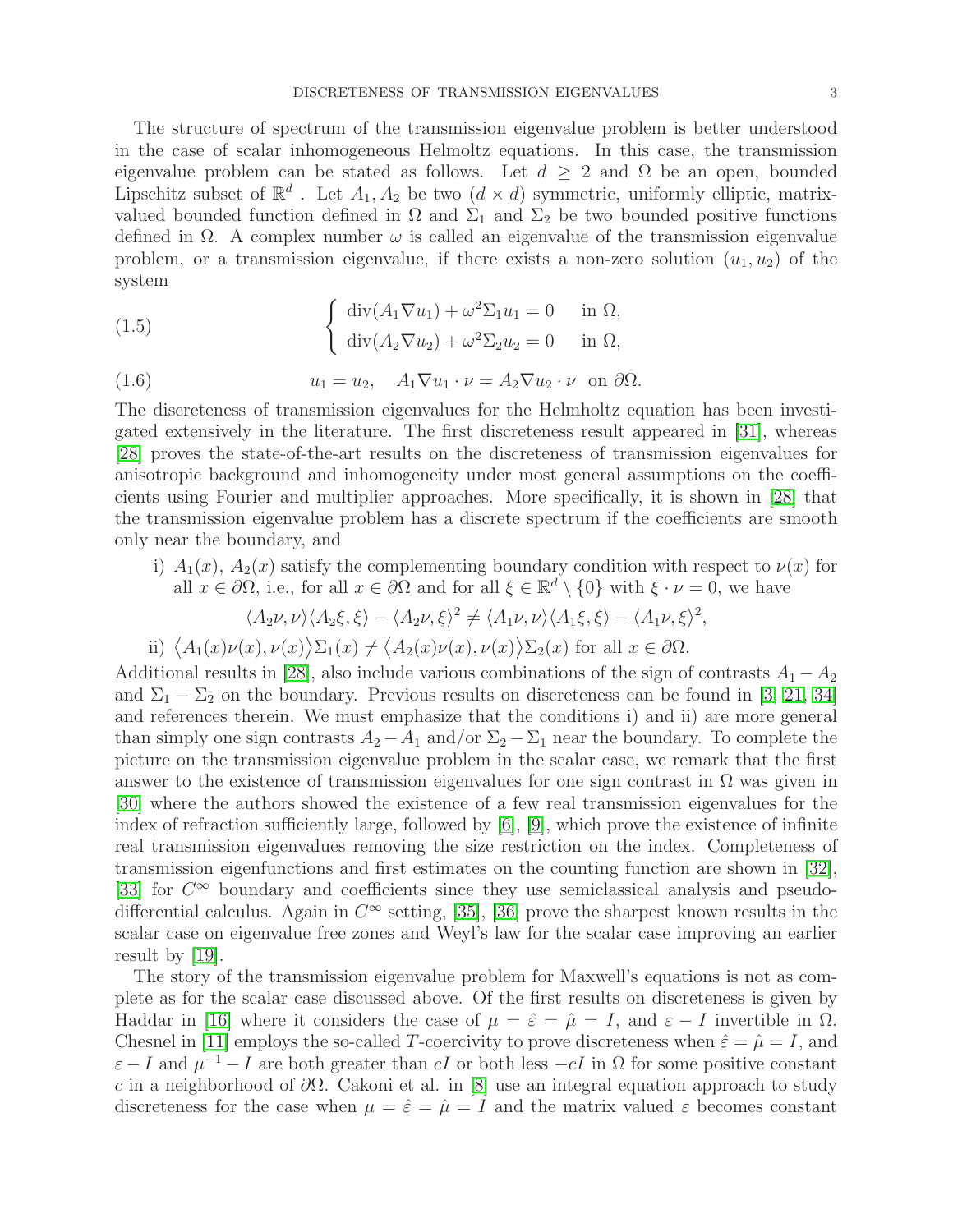not equal to 1 near the boundary. Theorem [1.1](#page-1-0) therefore adds to this list quite general conditions on the coefficients for which the discreteness holds. To our knowledge, our paper is the first to establish discreteness of transmission eigenvalues for Maxwell's equations without assuming any restrictions on the sign combination of the contrasts  $\varepsilon - \hat{\varepsilon}$  and  $\mu - \hat{\mu}$ near the boundary (as long as they do not change sign up the boundary), and allowing for all the electromagnetic parameters to be inhomogeneous and anisotropic, except for on the boundary where they are isotropic but not necessarily constant as it is often assumed in the literature. For the case of electromagnetic transmission eigenvalue problems, other type of results are rather limited, and we refer the reader to [\[6\]](#page-21-4) for the existence of real transmission eigenvalues and [\[18\]](#page-22-11) for the completeness of eigenfunctions for the setting related to the one in [\[8\]](#page-21-8) mentioned above.

The analysis in this paper is inspired by the concept of complementary conditions suggested by Agmon, Douglis, and Nirenberg in their celebrated papers [\[1,](#page-21-9) [2\]](#page-21-10) for elliptic systems. For Maxwell's equations, the complementary condition for the Cauchy problems has been recently investigated in [\[29\]](#page-22-12) for general anisotropic coefficients in the context of negative index metamaterials. To be able to apply the theory of complementing conditions to the Maxwell equations, various forms of the Poincaré lemma and Helmholtz decomposition are used with a suitable implementation of local charts. The analysis in this paper is in the spirit of the one developed in [\[28\]](#page-22-2). The idea is to show that the following system

<span id="page-3-0"></span>(1.7) 
$$
\begin{cases} \nabla \times E = i\omega\mu H + J_e \text{ in } \Omega, \\ \nabla \times H = -i\omega\varepsilon E + J_m \text{ in } \Omega, \end{cases} \n\begin{cases} \nabla \times \hat{E} = i\omega\hat{\mu}\hat{H} + \hat{J}_e \text{ in } \Omega, \\ \nabla \times \hat{H} = -i\omega\hat{\varepsilon}\hat{E} + \hat{J}_m \text{ in } \Omega, \end{cases}
$$

<span id="page-3-1"></span>(1.8) 
$$
(\hat{E} - E) \times \nu = 0
$$
 on  $\partial \Omega$ , and  $(\hat{H} - H) \times \nu = 0$  on  $\partial \Omega$ ,

is well-posed for some  $\omega \in \mathbb{C}$  where  $(J_e, J_m, \hat{J}_e, \hat{J}_m)$  is the input, which belongs to an appropriate functional space. Moreover, a key fact is to prove that the corresponding transformation which maps the input  $(J_e, J_m, \hat{J}_e, \hat{J}_m)$  to the output  $(E, H, \hat{E}, \hat{H})$  is compact. It is worth mentioning that the compactness is one of the crucial/critical difference between the study of the Maxwell equations and the Helmholtz equation. In our analysis, the functional space for the input is well-chosen so that the compactness property holds (see  $(4.20)$  for  $\omega$  in some domain. For example, these facts hold under the assumptions of Theorem [1.1](#page-1-0) provided that  $i\omega = |\omega|e^{i\pi/4}$ , i.e.,  $\omega = |\omega|e^{-i\pi/4}$  and  $|\omega|$  is large. To this end, we analyze the corresponding Cauchy problem with constant coefficients in a halfspace (Proposition [3.1\)](#page-6-0). Using the decay of Maxwell equations (Lemma [4.1](#page-17-0)), we can prove the uniqueness for  $(1.7)$  and  $(1.8)$ . To establish the existence of a solution, the limiting absorption principle is used, and several processes involving the Fredholm theory of compact operator are applied. Again the choice of the functional space to ensure the compactness plays an important role here in order to use the Fredholm theory. Deriving [\(1.3\)](#page-1-1) and handling the compactness are the key difference in the analysis of this paper and the one for the scalar case [\[28\]](#page-22-2).

The Cauchy problem also naturally appears in the context of negative index materials after using reflections as initiated in [\[23\]](#page-22-13). The well-posedness and the limiting absorption principle for the Helmholtz equations with sign-changing coefficients was developed in [\[24\]](#page-22-14) using the Fourier and multiplier approach. Recently, with Sil, the second author investigate these problems for the Maxwell equations [\[29\]](#page-22-12). Both papers [\[24\]](#page-22-14), [\[29\]](#page-22-12) deal with the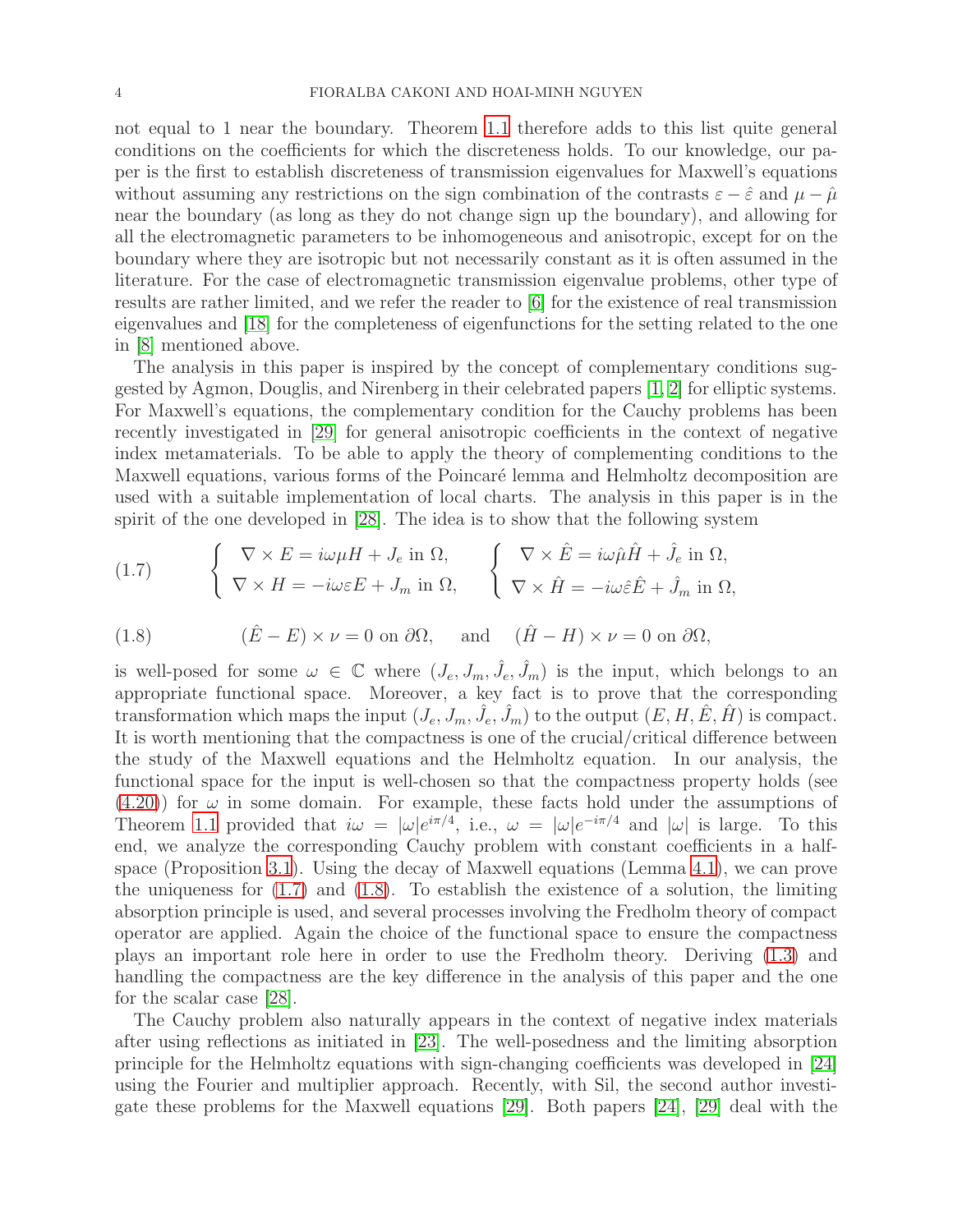stability question of negative index materials and are the starting point for the analysis of the discreteness of transmission eigenvalues for the Helmholtz equation [\[28\]](#page-22-2) and Maxwell's equations in this work. Other aspects and applications of negative index materials involving the stability and instability the Cauchy problem  $(1.7)$  and  $(1.8)$  are discussed in [\[25,](#page-22-15) [26,](#page-22-16) [27\]](#page-22-17) and the references therein.

The paper is organized as follows. In Section [2](#page-4-0), we introduce several notations used frequently in this paper. Section [3](#page-4-1) is devoted to the analysis in the half space. The main result in this section is Proposition [3.1](#page-6-0). Condition [\(1.3\)](#page-1-1) will appear very naturally there. Finally, we present the proof of Theorem [1.1](#page-1-0) in Section [4](#page-14-0). The choice of the right functional space plays an important role there so that the Fredholm theory can be applied. The proof of Proposition [1.1](#page-1-4) is also given in this section.

# 2. NOTATIONS

<span id="page-4-0"></span>The following notations are used frequently throughout the paper. Denote

$$
\mathbb{R}^3_+ = \left\{ x = (x_1, x_2, x_3) \in \mathbb{R}^3; \ x_3 > 0 \right\}
$$

and

$$
\mathbb{R}_0^3 = \left\{ x = (x_1, x_2, x_3) \in \mathbb{R}^3; \ x_3 = 0 \right\}.
$$

Let  $\Omega$  be a bounded, open subset of  $\mathbb{R}^3$  and of class  $C^2$ , or  $\Omega = \mathbb{R}^3_+$ . We define the spaces

$$
H(\text{curl}, \Omega) = \left\{ u \in [L^2(\Omega)]^3; \nabla \times u \in [L^2(\Omega)]^3 \right\},\
$$

$$
H_0(\text{curl}, \Omega) = \left\{ u \in H(\text{curl}, \Omega); u \times \nu = 0 \text{ on } \partial\Omega \right\},\
$$

$$
H(\text{div}, \Omega) = \left\{ u \in [L^2(\Omega)]^3; \text{div } u \in L^2(\Omega) \right\}.
$$

Set  $\Gamma = \partial \Omega$ , and for  $s = -1/2$ , or 1/2, define the trace space

$$
H_{\text{div}}^{s}(\Gamma) = \left\{ u \in [H^{s}(\Gamma)]^{3}; u \cdot \nu = 0 \text{ and } \text{div}_{\Gamma} u \in H^{s}(\partial \Omega) \right\}.
$$

For a vector field u defined in a subset of  $\mathbb{R}^3$ ,  $u_j$  denotes its j-th component for  $1 \le j \le 3$ . We also denote, for  $s > 0$ ,

<span id="page-4-1"></span>(2.1) 
$$
\Omega_s = \left\{ x \in \Omega; \text{dist}(x, \partial \Omega) < s \right\}.
$$

# <span id="page-4-2"></span>3. Analysis on a half space

In order to simplify presentation, we let  $k \in \mathbb{C}$  be  $k := i\omega$ . Let  $\varepsilon, \mu, \hat{\varepsilon}, \hat{\mu}$  be four symmetric, uniformly elliptic matrix-valued functions defined in  $\mathbb{R}^3_+$ . In this section, we are interested in the following Cauchy problem for Maxwell's equations in  $\mathbb{R}^3_+$ , with  $J_e, J_m, \hat{J}_e, \hat{J}_m \in L^2(\mathbb{R}^3_+)$ and  $f_e, f_m \in H^{-1/2}_{\text{div}}(\mathbb{R}^3_0),$ 

(3.1) 
$$
\begin{cases} \nabla \times E = k\mu H + J_e \text{ in } \mathbb{R}^3_+, \\ \nabla \times H = -k\varepsilon E + J_m \text{ in } \mathbb{R}^3_+, \n\end{cases} \begin{cases} \nabla \times \hat{E} = k\hat{\mu}\hat{H} + \hat{J}_e \text{ in } \mathbb{R}^3_+, \\ \nabla \times \hat{H} = -k\hat{\varepsilon}\hat{E} + \hat{J}_m \text{ in } \mathbb{R}^3_+, \n\end{cases}
$$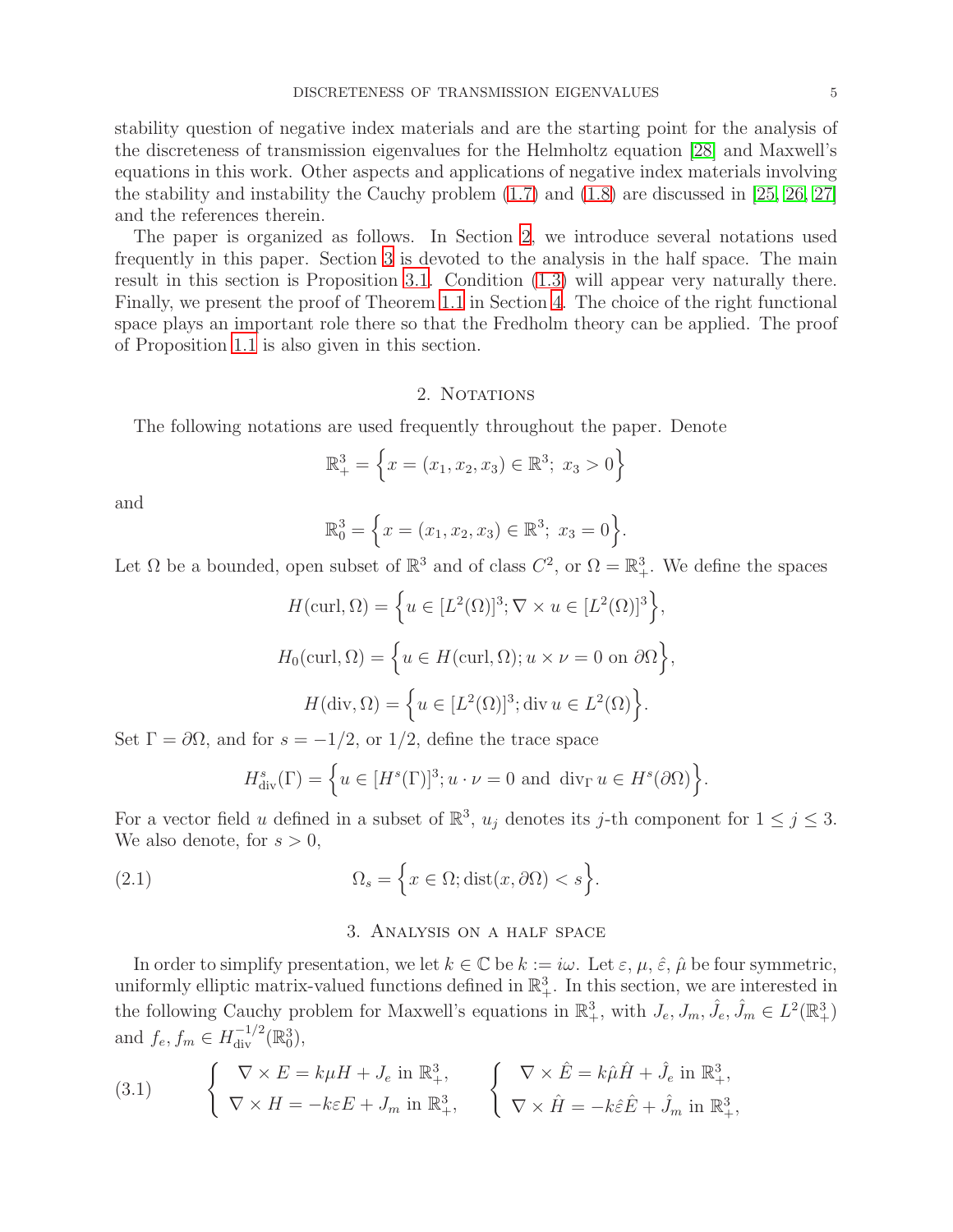and  $1$ 

(3.2) 
$$
(\hat{E} - E) \times e_3 = f_e \text{ on } \mathbb{R}^3_0, \text{ and } (\hat{H} - H) \times e_3 = f_m \text{ on } \mathbb{R}^3_0.
$$

We begin with proving the following lemma.

<span id="page-5-5"></span>**Lemma 3.1.** Let  $\gamma > 0$  and  $k \in \mathbb{C}$  with  $|\Im(k^2)| \ge \gamma |k|^2$  and  $|k| \ge 1$ . Furthermore, let  $\Lambda \geq 1$  and  $\varepsilon$ ,  $\mu$  be two positive constants such that  $\Lambda^{-1} \leq \varepsilon$ ,  $\mu \leq \Lambda$ . For  $J_e, J_m \in [L^2(\mathbb{R}^3_+)]^3$ , there exists a unique solution  $(E, H) \in [L^2(\mathbb{R}^3)]^6$  of the system

(3.3) 
$$
\begin{cases} \nabla \times E = k\mu H \text{ in } \mathbb{R}^3_+, \\ \nabla \times H = -k\varepsilon E + J_m \text{ in } \mathbb{R}^3_+, \\ E \times e_3 = 0 \text{ on } \mathbb{R}^3_0. \end{cases}
$$

Moreover, for some positive constant C depending only on  $\Lambda$  and  $\gamma$ ,

<span id="page-5-1"></span>(3.4) 
$$
\| (E, H) \|_{L^2(\mathbb{R}^3_+)} \leq \frac{C}{|k|} \| J_m \|_{L^2(\mathbb{R}^3_+)},
$$

and if div  $J_m \in L^2(\Omega)$ , then

<span id="page-5-2"></span>(3.5) 
$$
\| (E, H) \|_{H^1(\mathbb{R}^3_+)} \leq C \left( \| J_m \|_{L^2(\mathbb{R}^3_+)} + \frac{1}{|k|} \| \operatorname{div} J_m \|_{L^2(\mathbb{R}^3_+)} \right).
$$

**Remark 3.1.** We emphasize here that the constant C appearing in  $(3.4)$  and  $(3.5)$  is independent of k.

*Proof.* We have, from the system of  $(E, H)$ ,

(3.6) 
$$
\nabla \times (\nabla \times E) + k^2 \varepsilon \mu E = k \mu J_m \text{ in } \mathbb{R}^3_+.
$$

Multiplying [\(3.6\)](#page-5-3) by  $\overline{\varphi}$  (the conjugate of  $\varphi$ ) with  $\varphi \in H_0(\text{curl}, \mathbb{R}^3_+)$ , and integrating by parts yields

(3.7) 
$$
\int_{\mathbb{R}^3_+} \langle \nabla \times E, \nabla \times \varphi \rangle + k^2 \varepsilon \mu \int_{\mathbb{R}^3} \langle E, \varphi \rangle = \int_{\mathbb{R}^3} k \mu \langle J_m, \varphi \rangle.
$$

Take  $\varphi = E$ . Since  $|\Im(k^2)| \ge \gamma |k|^2$  and  $|k| \ge 1$ , after considering the imaginary part and the real part of [\(3.7\)](#page-5-4), we obtain

<span id="page-5-4"></span><span id="page-5-3"></span>
$$
\int_{\mathbb{R}^3_+} |\nabla \times E|^2 + |k|^2 |E|^2 \le C \int_{\mathbb{R}^3_+} |J_m|^2,
$$

which implies [\(3.4\)](#page-5-1) since  $\nabla \times E = k\mu H$  in  $\mathbb{R}^3_+$ . The uniqueness of  $(E, H)$  follows.

To derive [\(3.5\)](#page-5-2), we note that

$$
\|\nabla \times E\|_{L^2(\mathbb{R}^3_+)} \leq C \|J_m\|_{L^2(\mathbb{R}^3_+)},
$$
  

$$
\|\text{div } E\|_{L^2(\mathbb{R}^3_+)} \leq \frac{C}{|k|} \|\text{div } J_m\|_{L^2(\mathbb{R}^3_+)},
$$
  

$$
\|E\|_{L^2(\mathbb{R}^3_+)} \leq C \|J_m\|_{L^2(\mathbb{R}^3_+)},
$$
  

$$
E \times e_3 = 0 \text{ on } \mathbb{R}^3_+.
$$

<span id="page-5-0"></span> $^{1}e_{3}=(0,0,1)\in \mathbb{R}^{3}.$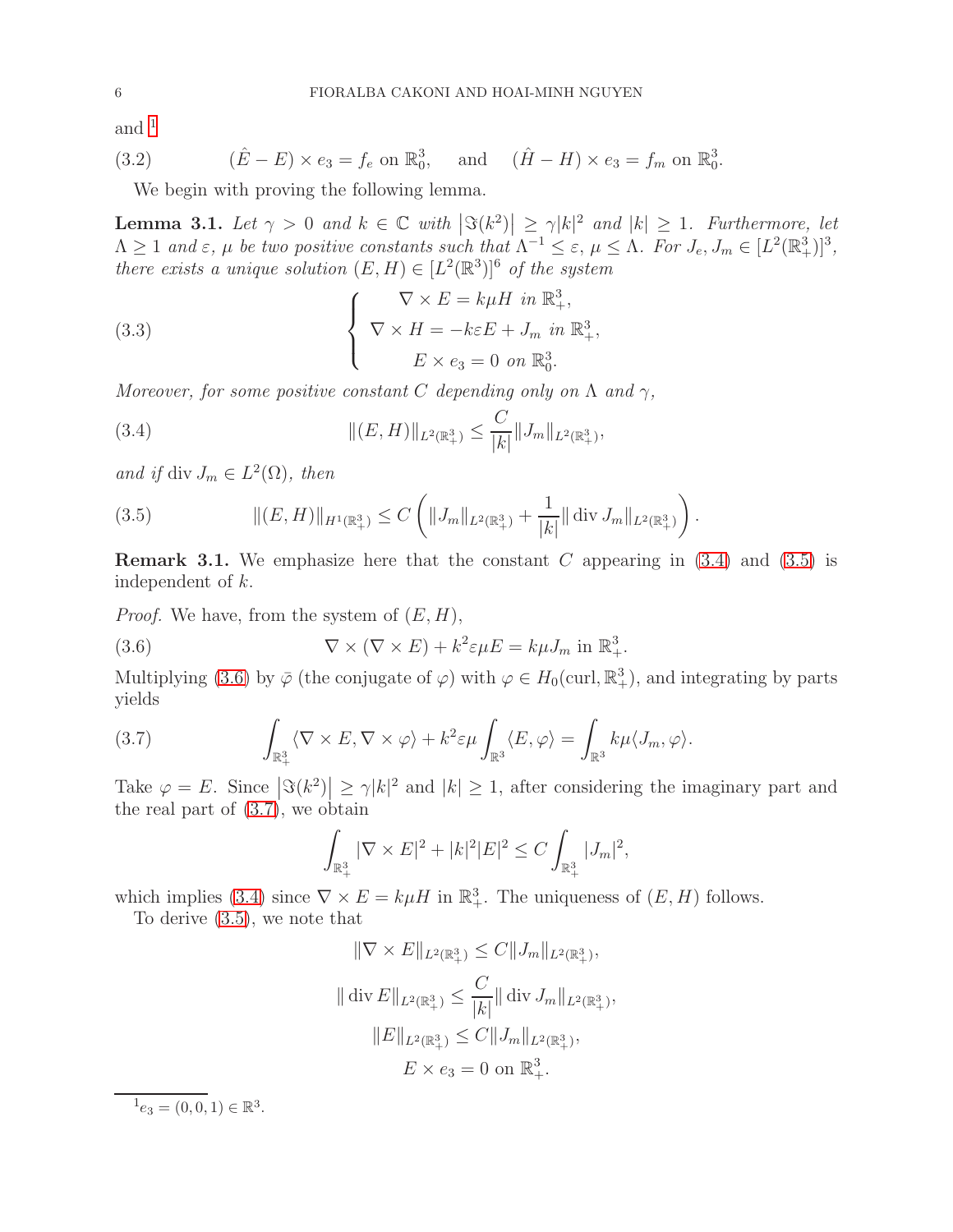It follows from the Gaffney inequality, see e.g. [\[15,](#page-21-11) Theorems 3.7], [\[14,](#page-21-12) Theorem 1], that  $E \in H^1(\mathbb{R}^3_+)]^3$  and

(3.8) 
$$
||E||_{H^1(\mathbb{R}^3_+)} \leq C||J_m||_{L^2(\mathbb{R}^3_+)} + \frac{C}{|k|} ||\operatorname{div} J_m||_{L^2(\mathbb{R}^3_+)}.
$$

We also have

<span id="page-6-1"></span>
$$
\|\nabla \times H\|_{L^2(\mathbb{R}^3_+)} \leq C \|J_m\|_{L^2(\mathbb{R}^3_+)},
$$
  

$$
\|\text{div } H\|_{L^2(\mathbb{R}^3_+)} = 0,
$$
  

$$
\|H\|_{L^2(\mathbb{R}^3_+)} \leq C \|J_m\|_{L^2(\mathbb{R}^3_+)},
$$

and, since  $E \times e_3 = 0$  on  $\mathbb{R}^3_+$ ,

<span id="page-6-2"></span>
$$
H \cdot e_3 = 0 \text{ on } \mathbb{R}^3_+.
$$

It follows from Gaffney inequality again, see e.g. [\[15,](#page-21-11) Theorems 3.9], [\[14,](#page-21-12) Theorem 1], that  $H \in H^1(\mathbb{R}^3_+)$  and

(3.9) 
$$
||H||_{H^1(\mathbb{R}^3_+)} \leq C||J_m||_{L^2(\mathbb{R}^3_+)} + \frac{C}{|k|} ||\text{ div } J_e||_{L^2(\mathbb{R}^3_+)}.
$$

Combining  $(3.8)$  and  $(3.9)$  yields  $(3.5)$ .

To prove the existence of  $(E, H)$ , we first apply the Lax-Milgram theory for variational formula given in [\(3.7\)](#page-5-4) where the bilinear form is defined by the LHS and the linear functional is defined by the RHS in the Hilbert space  $H_0(\text{curl}, \mathbb{R}^3_+)$ . We then derive that there exists a solution  $E \in H_0(\text{curl}, \mathbb{R}^3_+)$  of [\(3.6\)](#page-5-3). Set

$$
H = \frac{1}{k\mu} \nabla \times E \text{ in } \mathbb{R}^3_+.
$$

Then

$$
\nabla \times E = k\mu H \text{ in } \mathbb{R}^3_+,
$$

and

$$
\nabla \times H = \frac{1}{k\mu} \nabla \times (\nabla \times E) = -k\varepsilon E + J_m \text{ in } \mathbb{R}^3_+.
$$

In other words,  $(E, H) \in [L^2(\mathbb{R}^3_+)]^6$  is a solution of [\(4.15\)](#page-17-1). The proof is complete.  $\Box$ 

We now state the main result of this section, which plays a key role in the proof of Theorem [1.1](#page-1-0).

<span id="page-6-0"></span>**Proposition 3.1.** Let  $\alpha \in \mathbb{C}$  with  $\alpha^2 \in \mathbb{R}$  and  $|\alpha| = 1$ ,  $\gamma > 0$ ,  $k \in \mathbb{C}$  with  $|\Im(k^2)| \ge \gamma |k|^2$ ,  $|\Im(\alpha^2 k^2)| \ge \gamma |k|^2$ , and  $|k| \ge 1$ , and let  $\Lambda \ge 1$  and  $\varepsilon$ ,  $\mu$ ,  $\hat{\varepsilon}$ ,  $\hat{\mu}$  be four positive constants such that

$$
\Lambda^{-1} \leq \varepsilon, \, \mu, \, \hat{\varepsilon}, \, \hat{\mu} \leq \Lambda.
$$

Assume that, for some  $\Lambda_1 > 0$ 

 $|\varepsilon - \hat{\varepsilon}| \geq \Lambda_1$ ,  $|\mu - \hat{\mu}| \geq \Lambda_1$ , and  $|\varepsilon / \mu - \hat{\varepsilon} / \hat{\mu}| \geq \Lambda_1$ .

Let  $J_e, J_m, \hat{J}_e, \hat{J}_m \in H(\text{div}, \mathbb{R}^3_+)$  with  $(J_{e,3} - \hat{J}_{e,3}, J_{m,3} - \hat{J}_{m,3}) \in [H^{1/2}(\mathbb{R}^3_0)]^2$ , and let  $f_e, f_m \in H(\text{div}, \mathbb{R}^3_+)$  $H^{1/2}(\text{div}, \mathbb{R}_0^3)$ . There exists a unique solution  $(E, H, \hat{E}, \hat{H}) \in [L^2(\mathbb{R}^3)]^{12}$  of the system

<span id="page-6-3"></span>(3.10) 
$$
\begin{cases} \nabla \times E = k\mu H + J_e \text{ in } \mathbb{R}^3_+, \\ \nabla \times H = -k\varepsilon E + J_m \text{ in } \mathbb{R}^3_+, \n\end{cases} \n\begin{cases} \nabla \times \hat{E} = \alpha k \hat{\mu} \hat{H} + \hat{J}_e \text{ in } \mathbb{R}^3_+, \\ \nabla \times \hat{H} = -\alpha k \hat{\varepsilon} \hat{E} + \hat{J}_m \text{ in } \mathbb{R}^3_+, \n\end{cases}
$$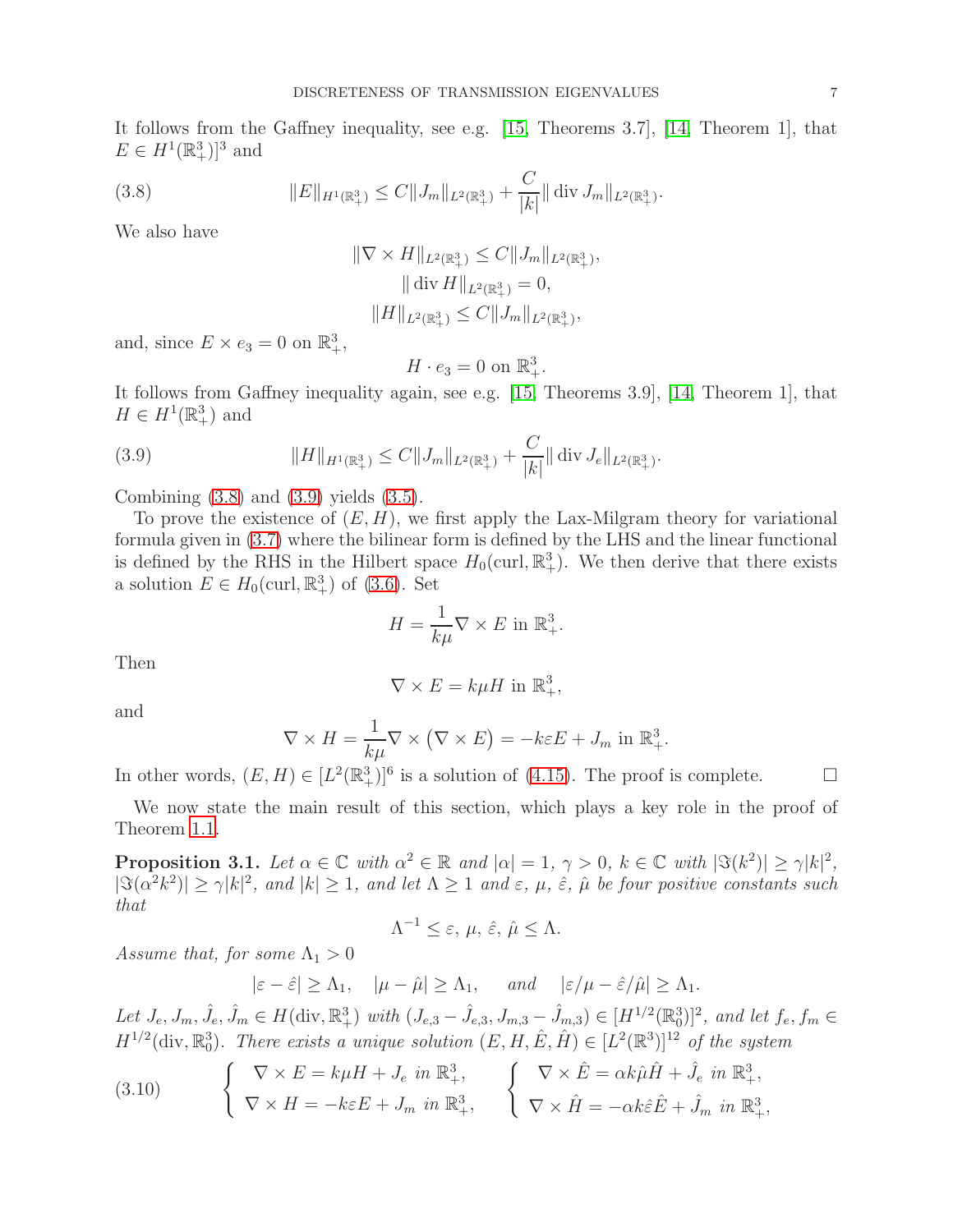<span id="page-7-2"></span>(3.11) 
$$
(\hat{E} - E) \times e_3 = f_e \text{ on } \mathbb{R}^3_0, \text{ and } (\hat{H} - H) \times e_3 = f_m \text{ on } \mathbb{R}^3_0.
$$

Moreover, we have

$$
(3.12) C \Big( \| (E, H, \hat{E}, \hat{H}) \|_{H^1(\mathbb{R}^3_+)} + |k| \| (E, H, \hat{E}, \hat{H}) \|_{L^2(\mathbb{R}^3_+)} \Big)
$$
  
\$\leq\$  $||(J_e, J_m, \hat{J}_e, \hat{J}_m) ||_{L^2(\mathbb{R}^3_+)} + \frac{1}{|k|} \| (\text{div } J_e, \text{div } J_m, \text{div } \hat{J}_e, \text{div } \hat{J}_m) \|_{L^2(\mathbb{R}^3_+)} + \frac{1}{|k|} \| (J_{e,3} - \hat{J}_{e,3}, J_{m,3} - \hat{J}_{m,3}) \|_{H^{1/2}(\mathbb{R}^3_0)} + |k|^{1/2} \| (f_e, f_m) \|_{L^2(\mathbb{R}^3_0)} + \| (f_e, f_m) \|_{H^{1/2}(\mathbb{R}^3_0)} + \frac{1}{|k|} \| (\text{div}_{\Gamma} f_e, \text{div}_{\Gamma} f_m) \|_{H^{1/2}(\mathbb{R}^3_0)},$ 

for some positive constant C depending only on  $\gamma,$   $\Lambda,$  and  $\Lambda_1.$ 

Recall that, by our convention,  $J_{e,3}$ ,  $J_{m,3}$ ,  $\hat{J}_{e,3}$ ,  $\hat{J}_{m,3}$  denote the third component of  $J_e$ ,  $J_m$ ,  $\hat{J}_e$ ,  $\hat{J}_m$ . It is worth noting that the constant  $C$  is independent of  $k$ .

*Proof.* Let  $(E^1, H^1)$ ,  $(E^2, H^2)$ ,  $(\hat{E}^1, \hat{H}^1)$ ,  $(\hat{E}^2, \hat{H}^2) \in [L^2(\mathbb{R}^3_+)]^6$  be respectively the unique solutions of the following systems

$$
\begin{cases}\n\nabla \times E^1 = k\mu H^1 \text{ in } \mathbb{R}^3_+, \\
\nabla \times H^1 = -k\varepsilon E^1 + J_m \text{ in } \mathbb{R}^3_+, \\
E^1 \times e_3 = 0 \text{ on } \mathbb{R}^3_0, \\
\nabla \times \hat{H}^2 = k\mu H^2 + J_e \text{ in } \mathbb{R}^3_+, \\
\nabla \times \hat{H}^2 = -k\varepsilon E^1 \text{ in } \mathbb{R}^3_+, \\
H^2 \times e_3 = 0 \text{ on } \mathbb{R}^3_0,\n\end{cases}\n\qquad\n\begin{cases}\n\nabla \times \hat{E}^1 = \alpha k \hat{\mu} \hat{H}^1 \text{ in } \mathbb{R}^3_+, \\
\nabla \times \hat{H}^1 = -\alpha k \hat{\varepsilon} \hat{E}^1 + \hat{J}_m \text{ in } \mathbb{R}^3_+, \\
\hat{E}^1 \times e_3 = 0 \text{ on } \mathbb{R}^3_0, \\
\nabla \times \hat{H}^2 = -\alpha k \hat{\varepsilon} \hat{E}^2 \text{ in } \mathbb{R}^3_+, \\
H^2 \times e_3 = 0 \text{ on } \mathbb{R}^3_0.\n\end{cases}
$$

Applying Lemma [3.1](#page-5-5), we obtain

<span id="page-7-0"></span>(3.13) 
$$
\|(E^1, H^1, E^2, H^2, \hat{E}^1, \hat{H}^1, \hat{E}^2, \hat{H}^2)\|_{H^1(\mathbb{R}^3_+)}
$$

$$
+ |k| \|(E^1, H^1, E^2, H^2, \hat{E}^1, \hat{H}^1, \hat{E}^2, \hat{H}^2)\|_{L^2(\mathbb{R}^3_+)}
$$

$$
\leq C \Big( \| (J_e, J_m, \hat{J}_e, \hat{J}_m) \|_{L^2(\mathbb{R}^3_+)} + \frac{1}{|k|} \| (\text{div } J_e, \text{div } J_m, \text{div } \hat{J}_e, \text{div } \hat{J}_m) \|_{L^2(\mathbb{R}^3_+)} \Big).
$$
  
From the trace theory, we derive from (3.13) that

<span id="page-7-1"></span>
$$
(3.14) \quad ||(E^1, H^1, E^2, H^2, \hat{E}^1, \hat{H}^1, \hat{E}^2, \hat{H}^2)||_{H^{1/2}(\mathbb{R}_0^3)}
$$
  
\$\leq C \|(E^1, H^1, E^2, H^2, \hat{E}^1, \hat{H}^1, \hat{E}^2, \hat{H}^2)||\_{H^1(\mathbb{R}\_+^3)}\$  
\$\leq C \Big(||(J\_e, J\_m, \hat{J}\_e, \hat{J}\_m)||\_{L^2(\mathbb{R}\_+^3)} + \frac{1}{|k|} \|(\text{div } J\_e, \text{div } J\_m, \text{div } \hat{J}\_e, \text{div } \hat{J}\_m)||\_{L^2(\mathbb{R}\_+^3)}\Big)\$.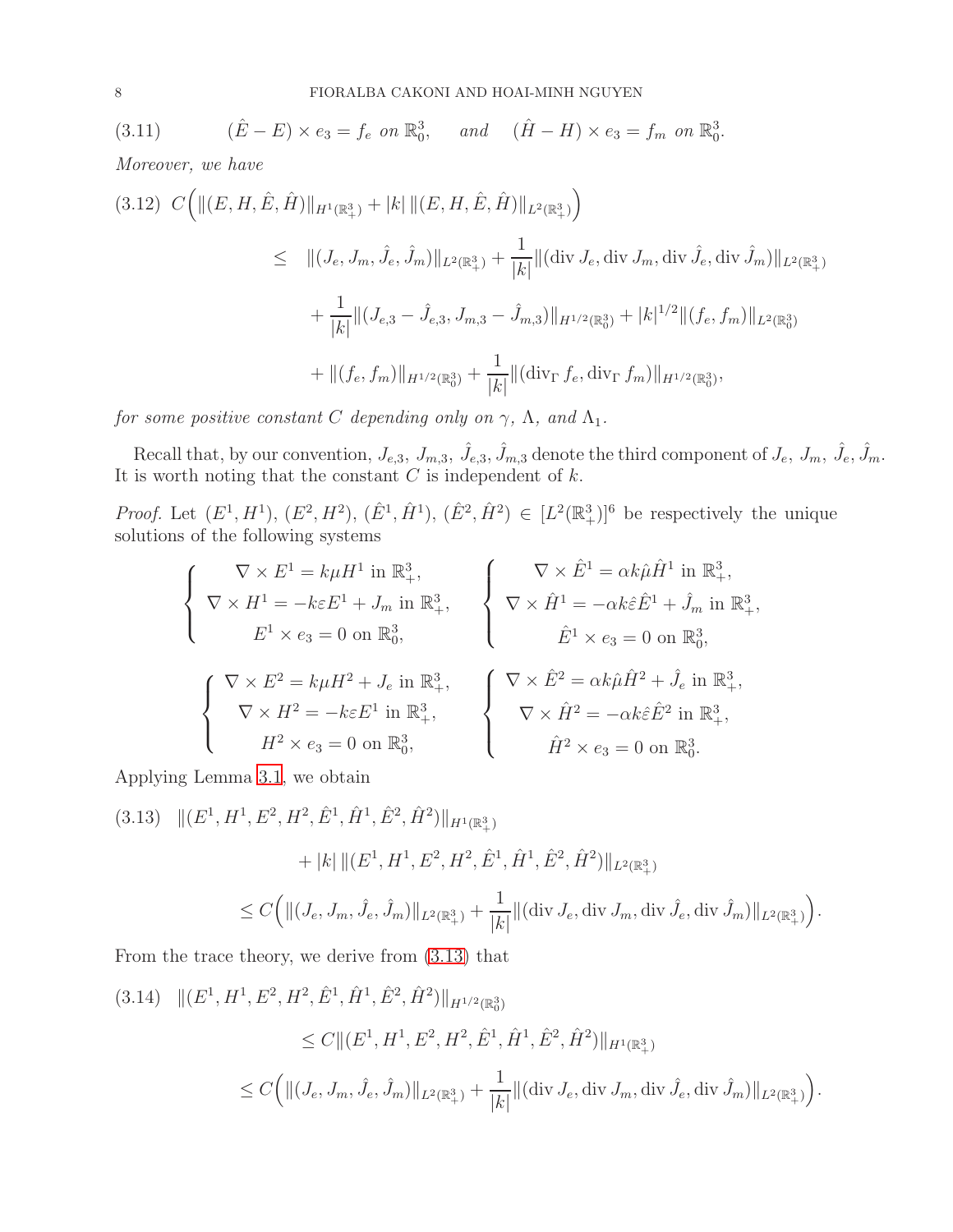We have

$$
\|\operatorname{div}_{\Gamma}(H^{1} \times e_{3}) - \operatorname{div}_{\Gamma}(\hat{H}^{1} \times e_{3})\|_{H^{1/2}(\mathbb{R}_{0}^{3})}
$$
\n
$$
= \|(\nabla \times H^{1}) \cdot e_{3} - (\nabla \times \hat{H}^{1}) \cdot e_{3}\|_{H^{1/2}(\mathbb{R}_{0}^{3})}
$$
\n
$$
= \|(-k\varepsilon E^{1} + J_{m}) \cdot e_{3} - (-\alpha k \hat{\varepsilon} \hat{E}^{1} + \hat{J}_{m}) \cdot e_{3}\|_{H^{1/2}(\mathbb{R}_{0}^{3})}
$$
\n
$$
\leq C|k| \|(E^{1}, \hat{E}^{1})\|_{H^{1/2}(\mathbb{R}_{0}^{3})} + C\|J_{m,3} - \hat{J}_{m,3}\|_{H^{1/2}(\mathbb{R}_{0}^{3})}.
$$

It follows from [\(3.14\)](#page-7-1) that

<span id="page-8-0"></span>
$$
(3.15) \quad \|\operatorname{div}_{\Gamma}(H^{1} \times e_{3}) - \operatorname{div}_{\Gamma}(\hat{H}^{1} \times e_{3})\|_{H^{1/2}(\mathbb{R}_{0}^{3})} \leq C|k| \left( \|(J_{e}, J_{m}, \hat{J}_{e}, \hat{J}_{m})\|_{L^{2}(\mathbb{R}_{+}^{3})} + \frac{1}{|k|} \|(\operatorname{div} J_{e}, \operatorname{div} J_{m}, \operatorname{div} \hat{J}_{e}, \operatorname{div} \hat{J}_{m})\|_{L^{2}(\mathbb{R}_{+}^{3})} + \frac{1}{|k|} \|J_{m,3} - \hat{J}_{m,3}\|_{H^{1/2}(\mathbb{R}_{0}^{3})} \right).
$$

Similarly, we obtain

<span id="page-8-1"></span>
$$
(3.16) \quad \|\operatorname{div}_{\Gamma}(E^1 \times e_3) - \operatorname{div}_{\Gamma}(\hat{E}^1 \times e_3)\|_{H^{1/2}(\mathbb{R}^3_0)} \le C|k| \left( \|(J_e, J_m, \hat{J}_e, \hat{J}_m)\|_{L^2(\mathbb{R}^3_+)} \right.
$$
\n
$$
+ \frac{1}{|k|} \|(\operatorname{div} J_e, \operatorname{div} J_m, \operatorname{div} \hat{J}_e, \operatorname{div} \hat{J}_m)\|_{L^2(\mathbb{R}^3_+)} + \frac{1}{|k|} \|J_{e,3} - \hat{J}_{e,3}\|_{H^{1/2}(\mathbb{R}^3_0)} \right).
$$
\nUsing the fact, for  $u \in H^{1}(\mathbb{R}^3)$ .

Using the fact, for  $u \in H^1(\mathbb{R}^3_+),$ 

$$
(3.17) \qquad \int_{\mathbb{R}^3_0} |u|^2 \leq 2 \int_{\mathbb{R}^3_+} |u| |\partial_{x_3} u| \leq 2 \|u\|_{L^2(\mathbb{R}^3_+)} \|\nabla u\|_{L^2(\mathbb{R}^3_+)},
$$

we have

$$
||(E^1, H^1, E^2, H^2, \hat{E}^1, \hat{H}^1, \hat{E}^2, \hat{H}^2)||_{L^2(\mathbb{R}_0^3)}
$$
  
\n
$$
\leq C||(E^1, H^1, E^2, H^2, \hat{E}^1, \hat{H}^1, \hat{E}^2, \hat{H}^2)||_{L^2(\mathbb{R}_+^3)}^{1/2}||(E^1, H^1, E^2, H^2, \hat{E}^1, \hat{H}^1, \hat{E}^2, \hat{H}^2)||_{H^1(\mathbb{R}_+^3)}^{1/2}.
$$
  
\nThis yields

<span id="page-8-2"></span>
$$
(3.18) \quad k^{1/2} \|(E^1, H^1, E^2, H^2, \hat{E}^1, \hat{H}^1, \hat{E}^2, \hat{H}^2)\|_{L^2(\mathbb{R}_0^3)} \leq C|k| \|(E^1, H^1, \hat{E}^1, \hat{H}^1)\|_{L^2(\mathbb{R}_+^3)} + C \|(E^1, H^1, \hat{E}^1, \hat{H}^1)\|_{H^1(\mathbb{R}_+^3)}.
$$

By considering  $(E - E^1 - E^2, H - H^1 - H^2, \hat{E} - \hat{E}^1 - \hat{E}^2, \hat{H} - \hat{H}^1 - \hat{H}^2)$ , from [\(3.13\)](#page-7-0), [\(3.14\)](#page-7-1), [\(3.15\)](#page-8-0), [\(3.16\)](#page-8-1), and [\(3.18\)](#page-8-2), w.l.o.g. one might assume that

$$
J_e = J_m = \hat{J}_e = \hat{J}_m = 0 \text{ in } \mathbb{R}^3_+.
$$

This will be assumed later on. Thus

(3.19) 
$$
\begin{cases} \nabla \times E = k\mu H \text{ in } \mathbb{R}^3_+, \\ \nabla \times H = -k\varepsilon E \text{ in } \mathbb{R}^3_+, \n\end{cases} \begin{cases} \nabla \times \hat{E} = \alpha k \hat{\mu} \hat{H} \text{ in } \mathbb{R}^3_+, \\ \nabla \times \hat{H} = -\alpha k \hat{\varepsilon} \hat{E} \text{ in } \mathbb{R}^3_+, \n\end{cases}
$$

(3.20) 
$$
(\hat{E} - E) \times e_3 = f_e
$$
 on  $\mathbb{R}_0^3$ , and  $(\hat{H} - H) \times e_3 = f_m$  on  $\mathbb{R}_0^3$ .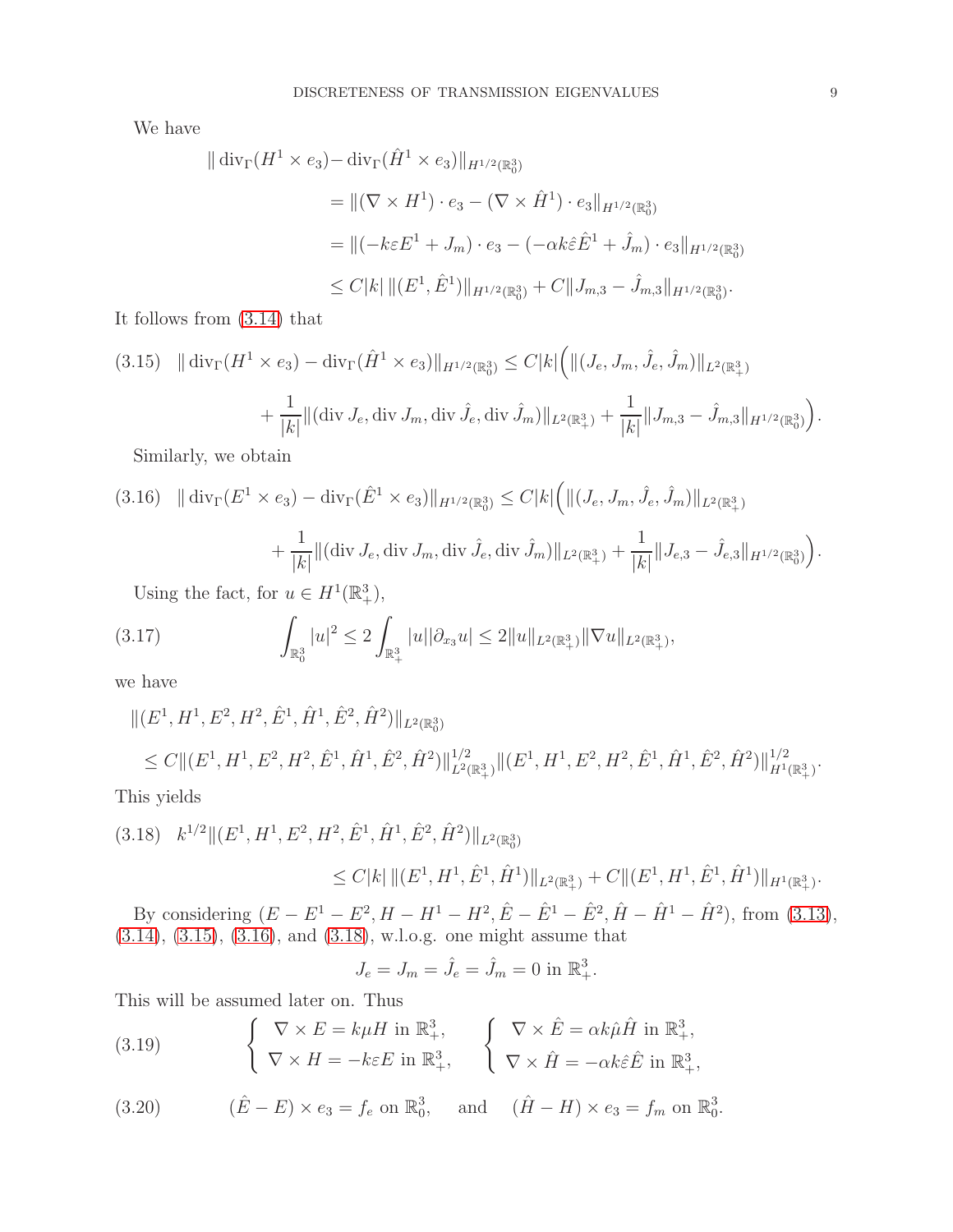Using the identity for a vector field A

<span id="page-9-0"></span>
$$
\nabla \times (\nabla \times A) = \nabla(\nabla \cdot A) - \Delta A,
$$

we obtain the following equations for E and  $\hat{E}$ 

(3.21) 
$$
\begin{cases} \Delta E - k^2 \varepsilon \mu E = 0 \text{ in } \mathbb{R}^3_+, \\ \Delta \hat{E} - \alpha^2 k^2 \hat{\varepsilon} \hat{\mu} \hat{E} = 0 \text{ in } \mathbb{R}^3_+ \end{cases}
$$

(recall that here the coefficients are all constants). In the following, we denote the Fourier transform with respect to  $(x_1, x_2) \in \mathbb{R}^2$  of an appropriate function  $u : \mathbb{R}^3_+ \to \mathbb{C}$  by  $u^{\mathcal{F}}$ , i.e.,

$$
u^{\mathcal{F}}(\xi, x_3) = \frac{1}{2\pi} \int_{\mathbb{R}^2} u(x_1, x_2, x_3) e^{-i(x_1\xi_1 + x_2\xi_2)} dx_1 dx_2 \text{ for } (\xi, x_3) = (\xi_1, \xi_2, x_3) \in \mathbb{R}^3_+.
$$

Similar notation is used for an appropriate function defined on  $\mathbb{R}^3_0$ .

Consider the first two equations of the system for  $E$  and the first two equations of the system for  $E$  in [\(3.21\)](#page-9-0). Solving these equations using the Fourier transform with respect to  $(x_1, x_2)$  yields

(3.22) 
$$
E_j^{\mathcal{F}}(\xi, x_3) = a_j(\xi) e^{-x_3 \sqrt{|\xi|^2 + k^2 \varepsilon \mu}} \quad \text{in } \mathbb{R}^3_+,
$$

(3.23) 
$$
\hat{E}_j^{\mathcal{F}}(\xi, x_3) = \hat{a}_j(\xi) e^{-x_3 \sqrt{|\xi|^2 + \alpha^2 k^2 \hat{\varepsilon} \hat{\mu}}}\quad \text{in } \mathbb{R}^3_+,
$$

for  $j = 1, 2$ , where

<span id="page-9-5"></span><span id="page-9-4"></span><span id="page-9-1"></span>
$$
a_j(\xi) = E_j^{\mathcal{F}}(\xi, 0)
$$
 and  $\hat{a}_j(\xi) = \hat{E}_j^{\mathcal{F}}(\xi, 0)$  for  $\xi \in \mathbb{R}^2$ .

We then have, with  $a = (a_1, a_2)$  and  $\hat{a} = (\hat{a}_1, \hat{a}_2)$ ,

(3.24) 
$$
\hat{a}(\xi) - a(\xi) = h(\xi)
$$
 where  $h(\xi) = -f_e^{\mathcal{F}}(\xi, 0) \times e_3$ .

Here and in what follows, we identity a vector  $(y_1, y_2, 0) \in \mathbb{R}_0^3$  with  $(y_1, y_2) \in \mathbb{R}^2$ .

Since div  $E = 0$  in  $\mathbb{R}^3_+$ , it follows that

$$
\partial_{x_3} E_3 = -(\partial_{x_1} E_1 + \partial_{x_2} E_2) \quad \text{in } \mathbb{R}^3_+.
$$

This implies

$$
\partial_{x_3} E_3^{\mathcal{F}}(\xi, x_3) = -i \xi_1 E_1^{\mathcal{F}}(\xi, x_3) - i \xi_2 E_2^{\mathcal{F}}(\xi, x_3) \quad \text{in } \mathbb{R}^3_+.
$$

Using [\(3.22\)](#page-9-1), we obtain

$$
\partial_{x_3} E_3^{\mathcal{F}}(\xi, x_3) = -i\xi \cdot a(\xi) e^{-x_3 \sqrt{|\xi|^2 + k^2 \varepsilon \mu}} \quad \text{in } \mathbb{R}^3_+.
$$

We thus get

$$
(3.25) \t\t E_3^{\mathcal{F}}(\xi, x_3) = -\int_{x_3}^{\infty} i\xi \cdot a(\xi)e^{-s\sqrt{|\xi|^2 + k^2 \varepsilon\mu}} ds = \frac{i\xi \cdot a(\xi)e^{-x_3\sqrt{|\xi|^2 + k^2 \varepsilon\mu}}}{\sqrt{|\xi|^2 + k^2 \varepsilon\mu}} \t in \mathbb{R}^3_+.
$$

<span id="page-9-3"></span><span id="page-9-2"></span>Similarly, we have

(3.26) 
$$
\hat{E}_3^{\mathcal{F}}(\xi, x_3) = \frac{i\xi \cdot \hat{a}(\xi)e^{-x_3\sqrt{|\xi|^2 + \alpha^2k^2\hat{\varepsilon}\hat{\mu}}}}{\sqrt{|\xi|^2 + \alpha^2k^2\hat{\varepsilon}\hat{\mu}}}\quad \text{in } \mathbb{R}^3_+.
$$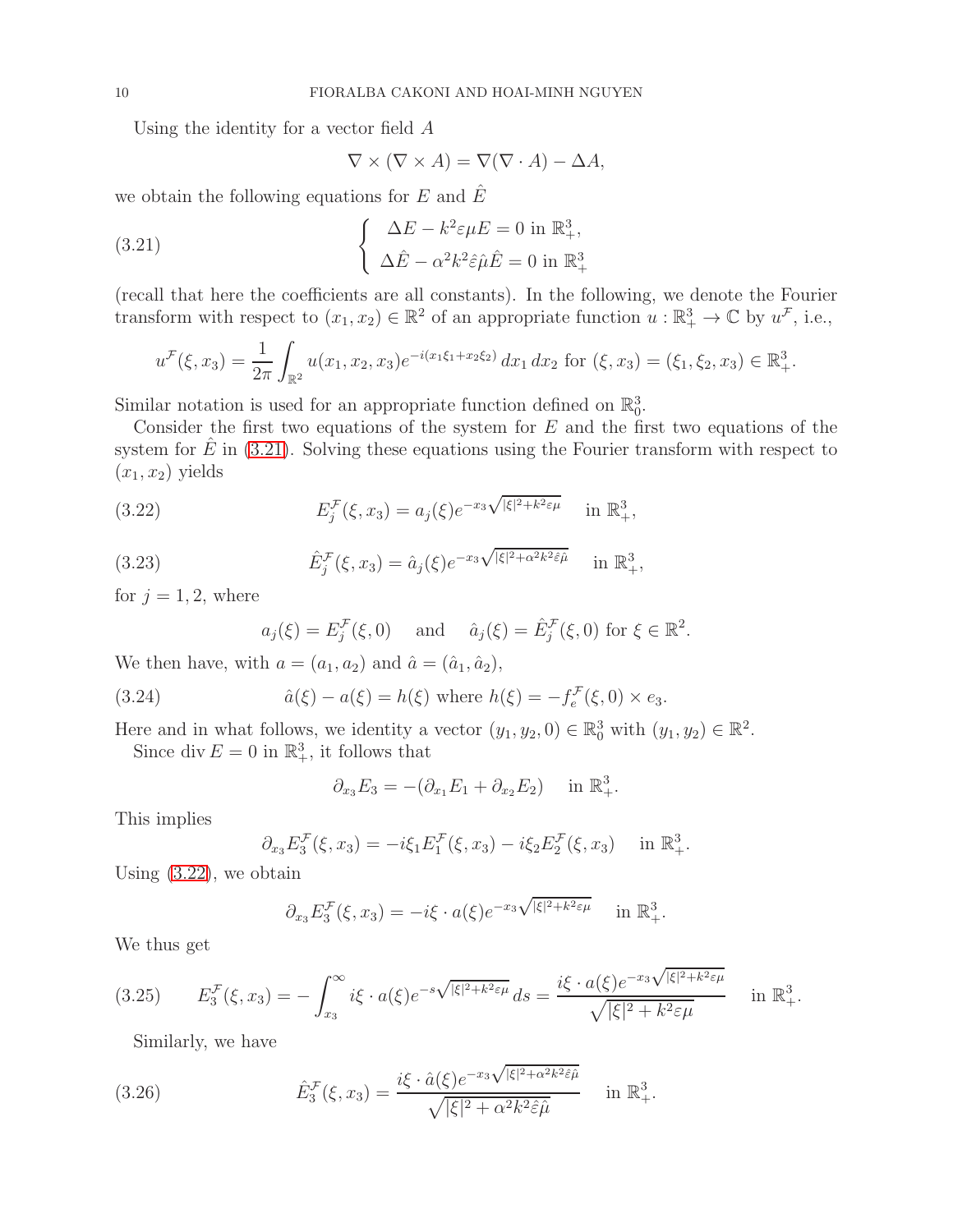Since  $\hat{H} \times e_3 - H \times e_3 = f_m$  on  $\mathbb{R}_0^3$ , and  $\nabla \times H = -k\varepsilon E$  and  $\nabla \times \hat{H} = -\alpha k \hat{\varepsilon} \hat{E}$  in  $\mathbb{R}^3_+$ , it follows that

$$
\alpha \hat{\varepsilon} \hat{E}_3 - \varepsilon E_3 = -\frac{1}{k} \operatorname{div}_{\mathbb{R}_0^3} f_m \quad \text{on } \mathbb{R}_0^3.
$$

Using  $(3.25)$  and  $(3.26)$ , we derive that

(3.27) 
$$
\frac{\alpha \hat{\varepsilon} \xi \cdot \hat{a}(\xi)}{\sqrt{|\xi|^2 + \alpha^2 k^2 \hat{\varepsilon} \hat{\mu}}} - \frac{\varepsilon \xi \cdot a(\xi)}{\sqrt{|\xi|^2 + k^2 \varepsilon \mu}} = g := \left(\frac{i}{k} \operatorname{div}_{\mathbb{R}_0^3} f_m\right)^{\mathcal{F}} \text{ on } \mathbb{R}^2.
$$

Combining [\(3.24\)](#page-9-4) and [\(3.27\)](#page-10-0), and noting  $a = \hat{a} - h$ , yield, on  $\mathbb{R}^2$ ,

<span id="page-10-0"></span>
$$
\xi \cdot \hat{a} \left( \frac{\alpha \hat{\varepsilon}}{\sqrt{|\xi|^2 + \alpha k^2 \hat{\varepsilon} \hat{\mu}}} - \frac{\varepsilon}{\sqrt{|\xi|^2 + k^2 \varepsilon \mu}} \right) = -\frac{\varepsilon}{\sqrt{|\xi|^2 + k^2 \varepsilon \mu}} \xi \cdot h + g,
$$

which implies

$$
\xi \cdot \hat{a} = \frac{\sqrt{|\xi|^2 + k^2 \varepsilon \mu} \sqrt{|\xi|^2 + \alpha^2 k^2 \hat{\varepsilon} \hat{\mu}} \Big( \varepsilon \sqrt{|\xi|^2 + \alpha^2 k^2 \hat{\varepsilon} \hat{\mu}} + \alpha \hat{\varepsilon} \sqrt{|\xi|^2 + k^2 \varepsilon \mu} \Big)}{(\alpha^2 \hat{\varepsilon}^2 - \varepsilon^2)|\xi|^2 + \alpha^2 k^2 \varepsilon \hat{\varepsilon} \mu \hat{\mu}(\hat{\varepsilon}/\hat{\mu} - \varepsilon/\mu)} \times \left( -\frac{\varepsilon}{\sqrt{|\xi|^2 + k^2 \varepsilon \mu}} \xi \cdot h + g \right).
$$

Since  $\varepsilon \neq \hat{\varepsilon}$ ,  $\varepsilon/\mu \neq \hat{\varepsilon}/\hat{\mu}$ ,  $\alpha^2 = \pm 1$ , and  $|\Im(k^2)| \geq \gamma |k|^2$ ,  $|k| \geq 1$ , we get  $(3.28)$  $\int_0^2 \hat{\varepsilon}^2 - \varepsilon^2 |\xi|^2 + \alpha^2 k^2 \varepsilon \hat{\varepsilon} \mu \hat{\mu} (\hat{\varepsilon}/\hat{\mu} - \varepsilon/\mu)| \ge C(|\xi|^2 + |k|^2).$ 

We deduce that

$$
|\xi \cdot \hat{a}(\xi)| \le C\Big(|\xi \cdot h(\xi)| + \sqrt{|\xi|^2 + |k|^2}|g(\xi)|\Big),
$$

which yields, since  $a = \hat{a} - h$ ,

(3.29) 
$$
|\xi \cdot a(\xi)| + |\xi \cdot \hat{a}(\xi)| \le C(|\xi \cdot h(\xi)| + \sqrt{|\xi|^2 + |k|^2} |g(\xi)|).
$$

We have, in  $\mathbb{R}^3_+$ ,

<span id="page-10-1"></span> $k\mu H_1 = \partial_{x_2} E_3 - \partial_{x_3} E_2, \quad \alpha k \hat{\mu} \hat{H}_1 = \partial_{x_2} \hat{E}_3 - \partial_{x_3} \hat{E}_2.$ 

Since  $\hat{H}_1 - H_1 = f_{m,2} := f_m \cdot e_2$  with  $e_2 = (0,1,0)$  on  $\mathbb{R}_0^3$ , it follows from  $(3.22)$ ,  $(3.23)$ , [\(3.25\)](#page-9-2), [\(3.26\)](#page-9-3) that

$$
\frac{1}{\alpha \hat{\mu}} \left( -\frac{\xi_2 \xi \cdot \hat{a}(\xi)}{\sqrt{|\xi|^2 + \alpha^2 k^2 \hat{\varepsilon} \hat{\mu}}} + \sqrt{|\xi|^2 + \alpha^2 k^2 \hat{\varepsilon} \hat{\mu} \hat{a}_2(\xi)} \right)
$$
\n
$$
= \frac{1}{\mu} \left( -\frac{\xi_2 \xi \cdot a(\xi)}{\sqrt{|\xi|^2 + k^2 \varepsilon \mu}} + \sqrt{|\xi|^2 + k^2 \varepsilon \mu} a_2(\xi) \right) + k f_{m,2}^{\mathcal{F}}(\xi).
$$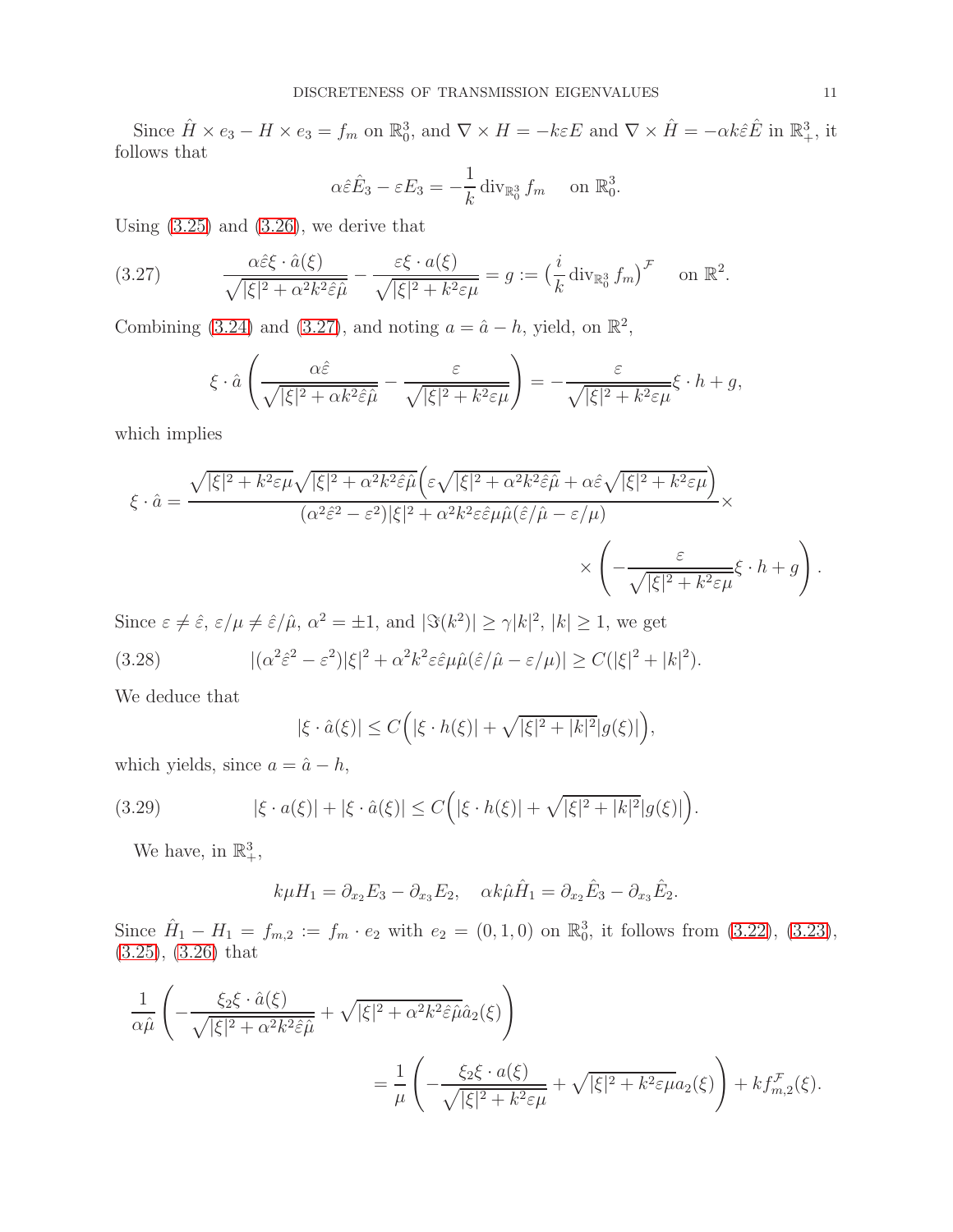We derive from [\(3.24\)](#page-9-4) that

$$
(3.30) \frac{1}{\alpha \hat{\mu}} \sqrt{|\xi|^2 + \alpha^2 k^2 \hat{\varepsilon} \hat{\mu} \hat{a}_2(\xi)} - \frac{1}{\mu} \sqrt{|\xi|^2 + k^2 \varepsilon \mu} \hat{a}_2(\xi)
$$
  
= 
$$
\left( \frac{\xi \cdot \hat{a}(\xi)}{\alpha \hat{\mu} \sqrt{|\xi|^2 + \alpha^2 k^2 \hat{\varepsilon} \hat{\mu}}} - \frac{\xi \cdot a(\xi)}{\mu \sqrt{|\xi|^2 + k^2 \varepsilon \mu}} \right) \xi_2 - \frac{1}{\mu} \sqrt{|\xi|^2 + k^2 \varepsilon \mu} h_2(\xi) + k f_{m,2}^{\mathcal{F}}(\xi).
$$

We thus obtain

<span id="page-11-1"></span>
$$
(3.31) \quad \hat{a}_2(\xi) = \alpha \frac{\mu \sqrt{|\xi|^2 + \alpha^2 k^2 \hat{\epsilon} \hat{\mu}} + \alpha \hat{\mu} \sqrt{|\xi|^2 + k^2 \epsilon \mu}}{(\mu^2 - \alpha^2 \hat{\mu}^2)|\xi|^2 + \alpha^2 k^2 \epsilon \hat{\epsilon} \mu \hat{\mu} (\mu/\epsilon - \hat{\mu}/\hat{\epsilon})}
$$
\n
$$
\times \left\{ \left( \frac{\mu \xi \cdot \hat{a}(\xi)}{\alpha \sqrt{|\xi|^2 + \alpha^2 k^2 \hat{\epsilon} \hat{\mu}}} - \frac{\hat{\mu} \xi \cdot a(\xi)}{\sqrt{|\xi|^2 + k^2 \epsilon \mu}} \right) \xi_2 - \hat{\mu} \sqrt{|\xi|^2 + k^2 \epsilon \mu} h_2(\xi) + k \mu \hat{\mu} f_{m,2}^{\mathcal{F}}(\xi) \right\}.
$$
\nSince  $\mu \neq \hat{\mu}, \, \varepsilon/\mu \neq \hat{\varepsilon}/\hat{\mu}, \, \alpha^2 = \pm 1$ , and  $|\Im(k^2)| \geq \gamma |k|^2, \, |k| \geq 1$ , we get

Since  $\mu \neq \hat{\mu}, \, \varepsilon/\mu \neq \hat{\varepsilon}/\hat{\mu}, \, \alpha$  $2 = \pm 1$ , and  $|\Im(k)$  $)| \geq \gamma |k|$ ,  $|k| \geq 1$ , we get  $(3.32)$  $2^2 - \alpha^2 \hat{\mu}^2$ )| $\xi|^2 + \alpha^2 k^2 \varepsilon \hat{\varepsilon} \mu \hat{\mu} (\mu/\varepsilon - \hat{\mu}/\hat{\varepsilon})$ |  $\geq C(|\xi|^2 + |k|^2).$ 

Using [\(3.32\)](#page-11-0), we derive from [\(3.31\)](#page-11-1) that

<span id="page-11-0"></span>
$$
|\hat{a}_2(\xi)| \leq \frac{C|\xi|}{|\xi|^2 + |k|^2} \Big( |\xi \cdot a(\xi)| + |\xi \cdot \hat{a}(\xi)| \Big) + C\Big( |h_2(\xi)| + |f_{m,2}^{\mathcal{F}}(\xi)| \Big),
$$

which yields, since  $\hat{a} - a = h$ ,

(3.33) 
$$
|a_2(\xi)| + |\hat{a}_2(\xi)| \leq \frac{C|\xi|}{|\xi|^2 + |k|^2} \Big( |\xi \cdot a(\xi)| + |\xi \cdot \hat{a}(\xi)| \Big) + C \Big( |h(\xi)| + |f_m^{\mathcal{F}}(\xi)| \Big).
$$

Combining [\(3.29\)](#page-10-1) and [\(3.33\)](#page-11-2) yields

<span id="page-11-2"></span>
$$
(|a_2(\xi)|^2 + |\hat{a}_2(\xi)|^2)\sqrt{|\xi|^2 + |k|^2} \le C(|h|^2 + |f_m^{\mathcal{F}}|^2)\sqrt{|\xi|^2 + |k|^2} + C|g(\xi)|^2|\xi|.
$$

From the definition of  $g$  and  $h$ , we obtain

<span id="page-11-3"></span>
$$
(3.34) \quad \int_{\mathbb{R}^2} (|a_2(\xi)|^2 + |\hat{a}_2(\xi)|^2) \sqrt{|\xi|^2 + |k|^2} \n\leq C \left( \| (f_e, f_m) \|_{H^{1/2}(\mathbb{R}_0^3)}^2 + |k| \| (f_e, f_m) \|_{L^2(\mathbb{R}_0^3)}^2 + \frac{1}{|k|^2} \| (\operatorname{div}_{\Gamma} f_e, \operatorname{div}_{\Gamma} f_m) \|_{H^{1/2}(\mathbb{R}_0^3)}^2 \right).
$$

Similarly, we reach

<span id="page-11-4"></span>
$$
(3.35) \quad \int_{\mathbb{R}^2} (|a_1(\xi)|^2 + |\hat{a}_1(\xi)|^2) \sqrt{|\xi|^2 + |k|^2} \n\leq C \left( \| (f_e, f_m) \|_{H^{1/2}(\mathbb{R}_0^3)}^2 + |k| \| (f_e, f_m) \|_{L^2(\mathbb{R}_0^3)}^2 + \frac{1}{|k|^2} \| (\operatorname{div}_{\Gamma} f_e, \operatorname{div}_{\Gamma} f_m) \|_{H^{1/2}(\mathbb{R}_0^3)}^2 \right).
$$

<span id="page-11-5"></span>On the other hand, from [\(3.22\)](#page-9-1), [\(3.23\)](#page-9-5), [\(3.25\)](#page-9-2), and [\(3.26\)](#page-9-3), we have

$$
(3.36) \qquad \int_{\mathbb{R}^3_+} |(\nabla E, \nabla \hat{E})|^2 + |k|^2 |(E, \hat{E})|^2 \le C \int_{\mathbb{R}^2} |(a(\xi), \hat{a}(\xi)|^2 \sqrt{|\xi|^2 + |k|^2}).
$$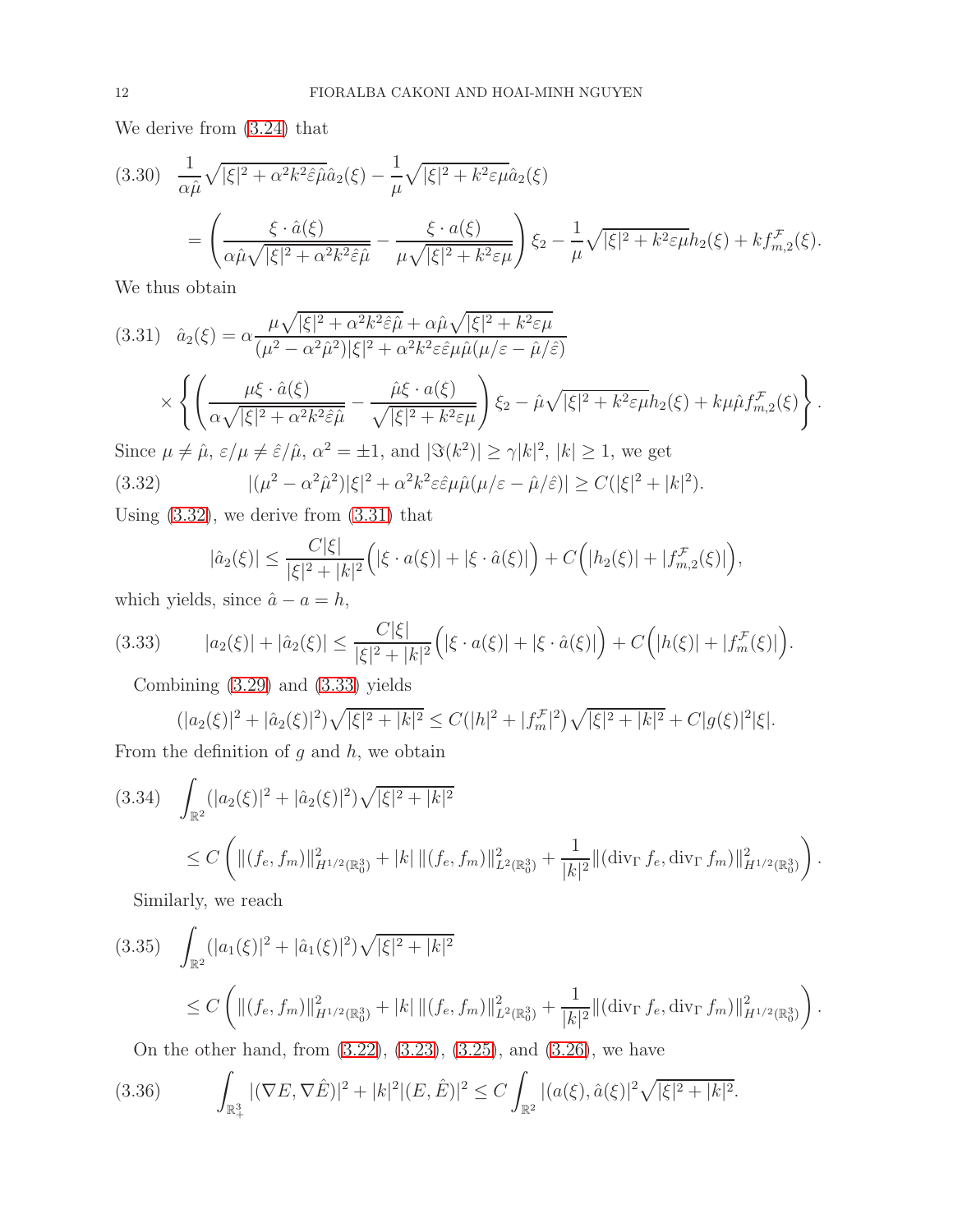Combining [\(3.34\)](#page-11-3), [\(3.35\)](#page-11-4), and [\(3.36\)](#page-11-5) yields

<span id="page-12-0"></span>
$$
(3.37) \quad \int_{\mathbb{R}^3_+} |(\nabla E, \nabla \hat{E})|^2 + |k|^2 |(E, \hat{E})|^2
$$
  

$$
\leq C \left( \| (f_e, f_m) \|_{H^{1/2}(\mathbb{R}^3_0)}^2 + |k| \| (f_e, f_m) \|_{L^2(\mathbb{R}^3_0)}^2 + \frac{1}{|k|^2} \| (\operatorname{div}_{\Gamma} f_e, \operatorname{div}_{\Gamma} f_m) \|_{H^{1/2}(\mathbb{R}^3_0)}^2 \right).
$$

Similarly, we obtain

<span id="page-12-1"></span>
$$
(3.38) \quad \int_{\mathbb{R}^3_+} |(\nabla H, \nabla \hat{H})|^2 + |k|^2 |(H, \hat{H})|^2
$$
  
 
$$
\leq C \left( \| (f_e, f_m) \|_{H^{1/2}(\mathbb{R}^3_0)}^2 + |k| \| (f_e, f_m) \|_{L^2(\mathbb{R}^3_0)}^2 + \frac{1}{|k|^2} \| (\operatorname{div}_{\Gamma} f_e, \operatorname{div}_{\Gamma} f_m) \|_{H^{1/2}(\mathbb{R}^3_0)}^2 \right).
$$

The conclusion now follows from  $(3.37)$  and  $(3.38)$ . The proof is complete.

As a consequence of Proposition [3.1](#page-6-0), we obtain

<span id="page-12-3"></span>Corollary 3.1. Let  $\alpha \in \mathbb{C}$  with  $\alpha^2 \in \mathbb{R}$  and  $|\alpha| = 1, \gamma > 0, k \in \mathbb{C}$  with  $|\Im(k^2)| \ge \gamma |k|^2$ ,  $|\Im(\alpha^2 k^2)| \geq \gamma |k|^2$ , and  $|k| \geq 1$ , and let  $\varepsilon, \mu, \hat{\varepsilon}, \hat{\mu} \in [L^\infty(\mathbb{R}^3_+)]^{3 \times 3}$  be symmetric, uniformly elliptic, and of class  $C^1$ . Let  $\Lambda \geq 1$  be such that

$$
\Lambda^{-1} \leq \varepsilon, \, \mu, \, \hat{\varepsilon}, \, \hat{\mu} \leq \Lambda \, \text{ in } B_1 \cap \mathbb{R}^3_+ \quad \text{ and } \quad \|(\varepsilon, \mu, \hat{\varepsilon}, \hat{\mu})\|_{C^1(\mathbb{R}^3_+\cap B_1)} \leq \Lambda.
$$

Assume that  $\varepsilon(0)$ ,  $\hat{\varepsilon}(0)$ ,  $\mu(0)$ ,  $\hat{\mu}(0)$  are isotropic, and for some  $\Lambda_1 \geq 0$ 

 $|\varepsilon(0) - \hat{\varepsilon}(0)| > \Lambda_1$ ,  $|\mu(0) - \hat{\mu}(0)| > \Lambda_1$ , and  $|\varepsilon(0)/\mu(0) - \hat{\varepsilon}(0)/\hat{\mu}(0)| > \Lambda_1$ .

Let  $J_e, J_m, \hat{J}_e, \hat{J}_m \in H(\text{div}, \mathbb{R}^3_+)$  and assume that  $(E, H, \hat{E}, \hat{H}) \in [L^2(\mathbb{R}^3)]^{12}$  is a solution of [\(3.10\)](#page-6-3) and [\(3.11\)](#page-7-2) with  $f_e = f_m = 0$ . There exist  $0 < r_0 < 1$  and  $k_0 > 1$  depending only on  $\gamma$ ,  $\Lambda$ , and  $\Lambda_1$  such that if the supports of E, H,  $\hat{E}$ ,  $\hat{H}$  are in  $B_{r_0} \cap \overline{\mathbb{R}^3_+}$  and  $|k| \geq k_0$ , then

<span id="page-12-2"></span>
$$
(3.39) \quad ||(E, H, \hat{E}, \hat{H})||_{H^1(\mathbb{R}^3_+)} + |k| \, ||(E, H, \hat{E}, \hat{H})||_{L^2(\mathbb{R}^3_+)} \leq C \Big( ||(J_e, J_m, \hat{J}_e, \hat{J}_m)||_{L^2(\mathbb{R}^3_+)} + \frac{1}{|k|} ||(\text{div } J_e, \text{div } J_m, \text{div } \hat{J}_e, \text{div } \hat{J}_m)||_{L^2(\mathbb{R}^3_+)} + \frac{1}{|k|} ||(J_{e,3} - \hat{J}_{e,3}, J_{m,3} - \hat{J}_{m,3})||_{H^{1/2}(\mathbb{R}^3_0)} \Big),
$$

for some positive constant C depending only on  $\gamma$ ,  $\Lambda$ , and  $\Lambda_1$ .

**Remark 3.2.** The constant  $C$  in  $(3.39)$  is independent of  $k$ . Concerning the isotropic properties of  $\varepsilon$ ,  $\mu$ ,  $\hat{\varepsilon}$ ,  $\hat{\mu}$ , we emphasize here that  $\varepsilon$ ,  $\mu$ ,  $\hat{\varepsilon}$ ,  $\hat{\mu}$  are not required to be isotropic in  $B_1 \cap \overline{\mathbb{R}^3_+}$ , we only assume that  $\varepsilon(0)$ ,  $\mu(0)$ ,  $\hat{\varepsilon}(0)$ ,  $\hat{\mu}(0)$  are.

Here and what follows  $B_r$ , for  $r > 0$  denotes the ball of radius r centered at the origin. Proof. We rewrite [\(3.10\)](#page-6-3) under the form

$$
\begin{cases} \nabla \times E = k\mu(0)H + J_e^1 \text{ in } \mathbb{R}^3_+,\\ \nabla \times H = -k\varepsilon(0)E + J_m^1 \text{ in } \mathbb{R}^3_+, \n\end{cases} \n\begin{cases} \nabla \times \hat{E} = \alpha k\hat{\mu}(0)\hat{H} + \hat{J}_e^1 \text{ in } \mathbb{R}^3_+,\\ \nabla \times \hat{H} = -\alpha k\hat{\varepsilon}(0)\hat{E} + \hat{J}_m^1 \text{ in } \mathbb{R}^3_+, \n\end{cases}
$$

where, in  $\mathbb{R}^3_+$ ,

$$
J_e^1(x) = J_e(x) + k(\mu(x) - \mu(0))H(x), \quad J_m^1(x) = J_m(x) - k(\varepsilon(x) - \varepsilon(0))E(x),
$$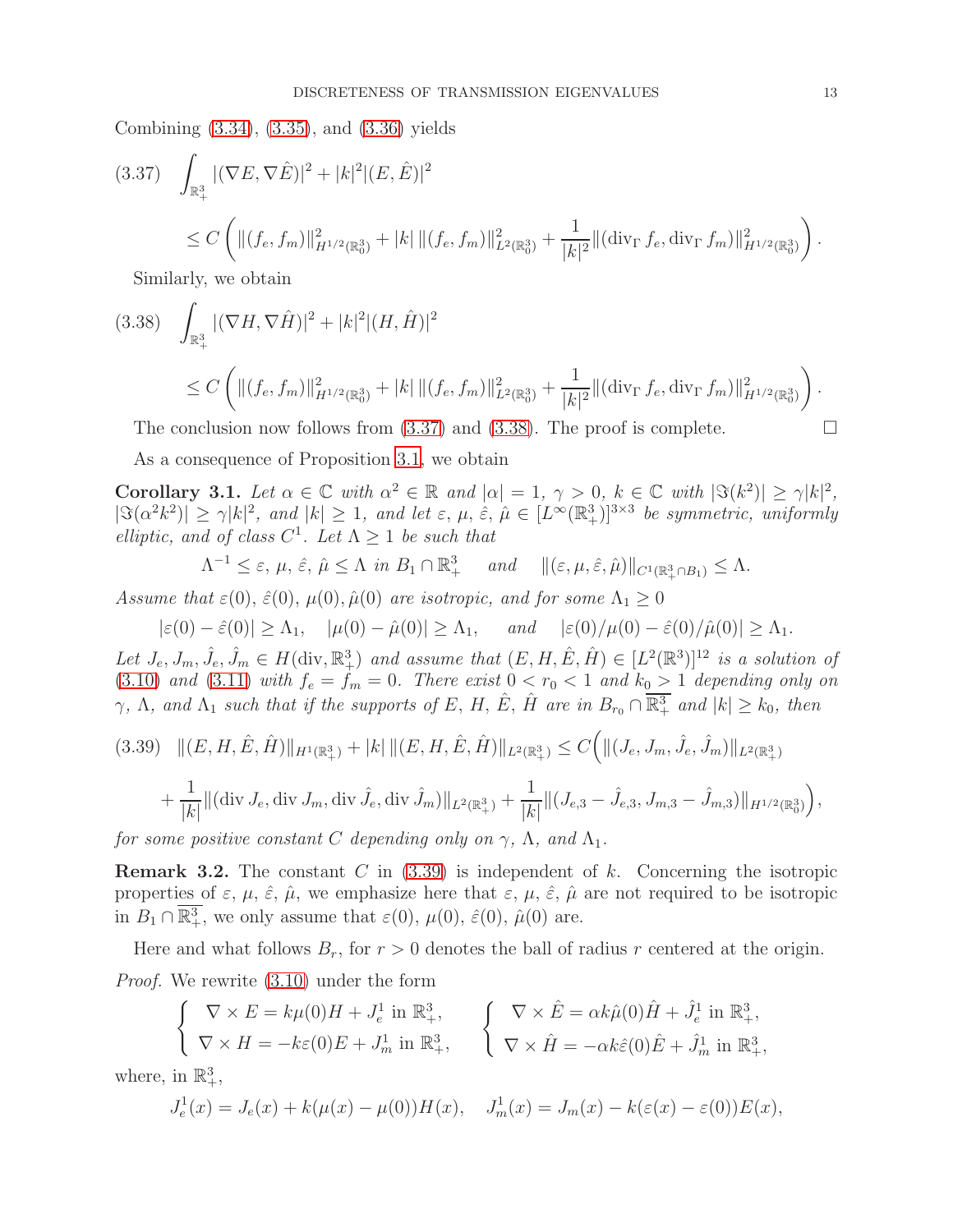$\hat{J}_e^1(x) = \hat{J}_e(x) + \alpha k (\hat{\mu}(x) - \hat{\mu}(0)) \hat{H}(x), \quad \hat{J}_m^1(x) = \hat{J}_m(x) - \alpha k (\hat{\varepsilon}(x) - \hat{\varepsilon}(0)) \hat{E}(x).$ From Proposition [3.1](#page-6-0), we obtain

<span id="page-13-0"></span>
$$
(3.40) \quad C \Big( \| (E, H, \hat{E}, \hat{H}) \|_{H^1(\mathbb{R}^3_+)} + |k| \| (E, H, \hat{E}, \hat{H}) \|_{L^2(\mathbb{R}^3_+)} \Big)
$$
  
\$\leq \| (J\_e^1, J\_m^1, \hat{J}\_e^1, \hat{J}\_m^1) \|\_{L^2(\mathbb{R}^3\_+)} + \frac{1}{|k|} \| (\text{div } J\_e^1, \text{div } J\_m^1, \text{div } \hat{J}\_e^1, \text{div } \hat{J}\_m^1) \|\_{L^2(\mathbb{R}^3\_+)} \Big\}  
\$+ \frac{1}{|k|} \| (J\_{e,3}^1 - \hat{J}\_{e,3}^1, J\_{m,3}^1 - \hat{J}\_{m,3}^1) \|\_{H^{1/2}(\mathbb{R}^3\_0)}.

On the other hand, from the definition of  $(J_e^1, J_m^1, \hat{J}_e^1, \hat{J}_m^1)$ , one has

$$
(3.41) \quad ||(J_e^1, J_m^1, \hat{J}_e^1, \hat{J}_m^1)||_{L^2(\mathbb{R}^3_+)} \le C ||(J_e, J_m, \hat{J}_e, \hat{J}_m)||_{L^2(\mathbb{R}^3_+)} + Cr_0|k| ||(E, H, \hat{E}, \hat{H})||_{L^2(\mathbb{R}^3_+)}
$$

(3.42)  
\n
$$
\frac{1}{|k|} \|(\text{div } J_e^1, \text{div } J_m^1, \text{div } \hat{J}_e^1, \text{div } \hat{J}_m^1) \|_{L^2(\mathbb{R}^3_+)} \leq \frac{C}{|k|} \|(\text{div } J_e, \text{div } J_m, \text{div } \hat{J}_e, \text{div } \hat{J}_m) \|_{L^2(\mathbb{R}^3_+)}
$$
\n
$$
+ C \| (E, H, \hat{E}, \hat{H}) \|_{L^2(\mathbb{R}^3_+)} + C r_0 \| \left( \nabla E, \nabla H, \nabla \hat{E}, \nabla \hat{H} \right) \|_{L^2(\mathbb{R}^3_+)},
$$

and

<span id="page-13-1"></span>
$$
(3.43) \quad \frac{1}{|k|} \|(J_{e,3}^1 - \hat{J}_{e,3}^1, J_{m,3}^1 - \hat{J}_{m,3}^1) \|_{H^{1/2}(\mathbb{R}_0^3)} \le \frac{C}{|k|} \|(J_{e,3} - \hat{J}_{e,3}, J_{m,3} - \hat{J}_{m,3}) \|_{H^{1/2}(\mathbb{R}_0^3)} + Cr_0 \|(E, H, \hat{E}, \hat{H}) \|_{H^1(\mathbb{R}_+^3)} + C \| (E, H, \hat{E}, \hat{H}) \|_{L^2(\mathbb{R}_+^3)}.
$$

Here in the last inequality, we involved the trace theory and used

$$
\left\| \left( (\mu(x) - \mu(0)) H, (\varepsilon(x) - \varepsilon(0)) E, (\hat{\mu}(x) - \hat{\mu}(0)) \hat{H}, (\hat{\varepsilon}(x) - \hat{\varepsilon}(0)) \hat{E}) \right\|_{H^1(\mathbb{R}^3_+)}
$$
  

$$
\leq C r_0 \| (E, H, \hat{E}, \hat{H}) \|_{H^1(\mathbb{R}^3_+)} + C \| (E, H, \hat{E}, \hat{H}) \|_{L^2(\mathbb{R}^3_+)}. \right\|_{L^2(\mathbb{R}^3_+)}.
$$

Combining [\(3.40\)](#page-13-0) - [\(3.43\)](#page-13-1) yields

<span id="page-13-2"></span>
$$
(3.44) \quad C \Big( \| (E, H, \hat{E}, \hat{H}) \|_{H^1(\mathbb{R}^3_+)} + |k| \| (E, H, \hat{E}, \hat{H}) \|_{L^2(\mathbb{R}^3_+)} \Big)
$$
  
\$\leq \| (J\_e, J\_m, \hat{J}\_e, \hat{J}\_m) \|\_{L^2(\mathbb{R}^3\_+)} + \frac{1}{|k|} \| (\text{div } J\_e, \text{div } J\_m, \text{div } \hat{J}\_e, \text{div } \hat{J}\_m) \|\_{L^2(\mathbb{R}^3\_+)}   
 + \frac{1}{|k|} \| (J\_{e,3} - \hat{J}\_{e,3}, J\_{m,3} - \hat{J}\_{m,3}) \|\_{H^{1/2}(\mathbb{R}^3\_0)}   
 (|k|r\_0 + 1) \| (E, H, \hat{E}, \hat{H}) \|\_{L^2(\mathbb{R}^3\_+)} + r\_0 \| (E, H, \hat{E}, \hat{H}) \|\_{H^1(\mathbb{R}^3\_+)}.

Fix  $r_0 = \min\{C/4, 1/4\}$  where C is the constant in [\(3.44\)](#page-13-2). Take  $k_0$  such that  $k_0r_0 \geq 1$ . One then can absorb the last two terms of the RHS of [\(3.44\)](#page-13-2) by the LHS. The conclusion then follows.  $\Box$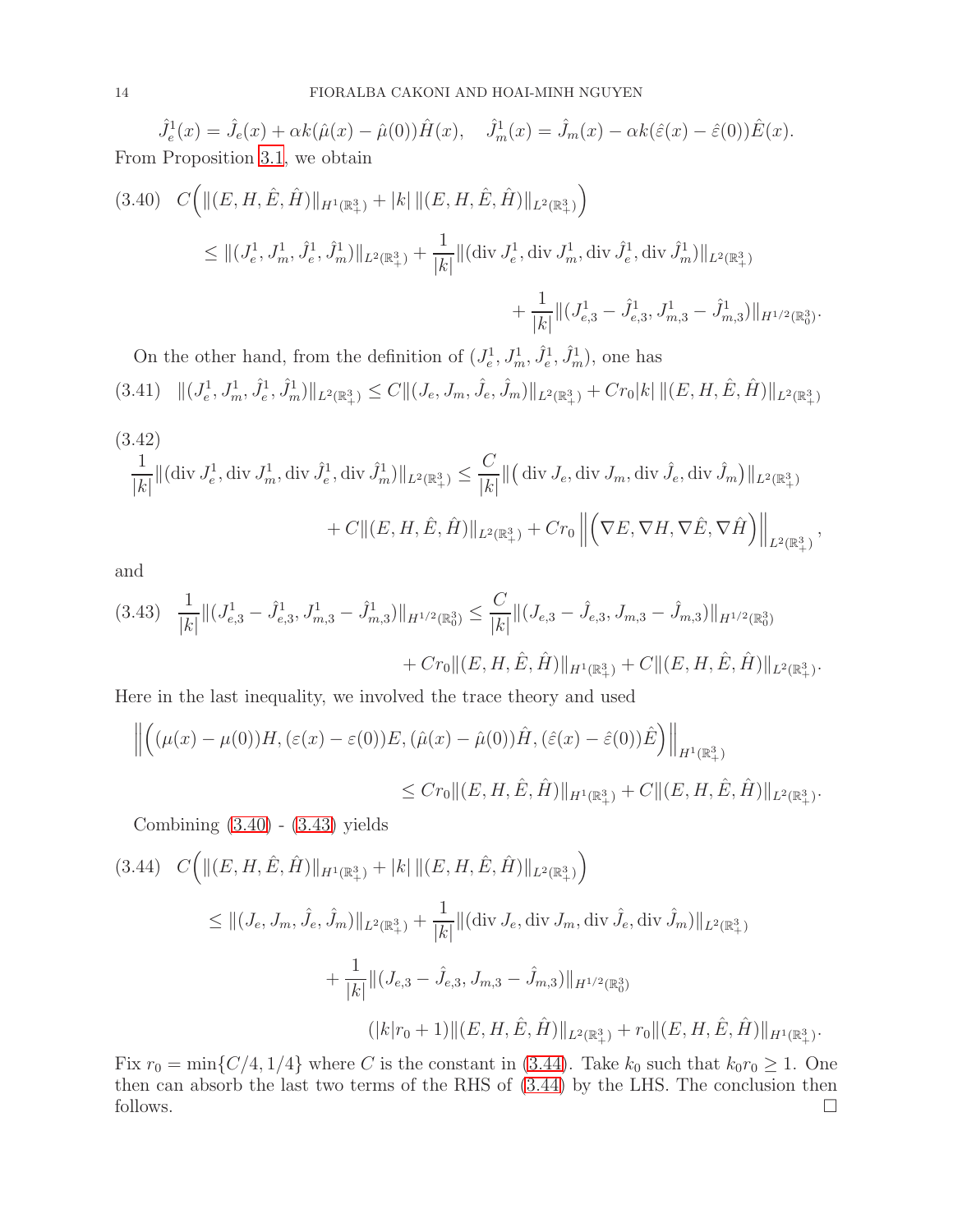### 4. Proof of Theorem [1.1](#page-1-0)

<span id="page-14-0"></span>In this section, we give the proof of Theorem [1.1](#page-1-0). We begin with a result which yields the uniqueness and the stability of [\(1.7\)](#page-3-0) and [\(1.8\)](#page-3-1).

<span id="page-14-2"></span>**Proposition 4.1.** Let  $\gamma > 0$ ,  $\alpha \in \mathbb{C}$  with  $\alpha^2 \in \mathbb{R}$  and  $|\alpha| = 1$ , and let  $\varepsilon, \mu, \hat{\varepsilon}, \hat{\mu} \in \mathbb{R}$  $[L^{\infty}(\Omega)]^{3\times3}$  be symmetric. Assume that there exist  $\Lambda \geq 1$ ,  $\Lambda_1 > 0$ , and  $s_0 > 0$  such that

$$
\Lambda^{-1} \leq \varepsilon, \, \mu, \, \hat{\varepsilon}, \, \hat{\mu} \leq \Lambda \, a.e. \, in \, \Omega, \quad \| (\varepsilon, \mu, \hat{\varepsilon}, \hat{\mu}) \|_{C^1(\bar{\Omega}_{s_0})} \leq \Lambda,
$$

 $\varepsilon, \mu, \hat{\varepsilon}, \hat{\mu}$  are isotropic on  $\partial\Omega$ ,

and, for  $x \in \partial\Omega$ ,

$$
|\varepsilon(x) - \hat{\varepsilon}(x)| \ge \Lambda_1
$$
,  $|\mu(x) - \hat{\mu}(x)| \ge \Lambda_1$ , and  $|\varepsilon(x)/\mu(x) - \hat{\varepsilon}(x)/\hat{\mu}(x)| \ge \Lambda_1$ .

There exist two positive constants  $k_0 \geq 1$  and  $C > 0$  depending only on  $\Lambda$ ,  $\Lambda_1$ ,  $s_0$ ,  $\gamma$ , and  $\Omega$  such that for  $k \in \mathbb{C}$  with  $|\Im(k^2)| \geq \gamma |k|^2$  and  $|k| \geq k_0$ , for every  $(J_e, J_m, \hat{J}_e, \hat{J}_m) \in$  $[H(\text{div},\Omega)]^4$  with  $(J_e \cdot \nu - \hat{J}_e \cdot \nu, J_m \cdot \nu - \hat{J}_m \cdot \nu) \in [H^{1/2}(\partial \Omega)]^2$ , and for every solution  $(E, H, \hat{E}, \hat{H}) \in [L^2(\Omega)]^{12}$  of

<span id="page-14-1"></span>(4.1) 
$$
\begin{cases} \nabla \times E = k\mu H + J_e \text{ in } \Omega, \\ \nabla \times H = -k\varepsilon E + J_m \text{ in } \Omega, \n\end{cases} \n\begin{cases} \nabla \times \hat{E} = \alpha k \hat{\mu} \hat{H} + \hat{J}_e \text{ in } \Omega, \\ \nabla \times \hat{H} = -\alpha k \hat{\varepsilon} \hat{E} + \hat{J}_m \text{ in } \Omega, \n\end{cases}
$$

(4.2) 
$$
(\hat{E} - E) \times \nu = 0 \text{ on } \partial\Omega, \quad \text{and} \quad (\hat{H} - H) \times \nu = 0 \text{ on } \partial\Omega,
$$

we have

$$
(4.3) \quad |k| \|(E, H, \hat{E}, \hat{H})\|_{L^{2}(\Omega)} + \|(E, H, \hat{E}, \hat{H})\|_{H^{1}(\Omega_{s_{0}/2})} \leq C \|(J_{e}, J_{m}, \hat{J}_{e}, \hat{J}_{m})\|_{L^{2}(\Omega)} + \frac{C}{|k|} \|(\text{div } J_{e}, \text{div } J_{m}, \text{div } \hat{J}_{e}, \text{div } \hat{J}_{m})\|_{L^{2}(\Omega)} + \frac{C}{|k|} \|(J_{e} \cdot \nu - \hat{J}_{e} \cdot \nu, J_{m} \cdot \nu - \hat{J}_{m} \cdot \nu)\|_{H^{1/2}(\Omega)}.
$$

Recall that  $\Omega_s$  is given in [\(2.1\)](#page-4-2).

Proof. We use local charts for  $\Gamma = \partial \Omega$ . In what follows, we denote  $Q = (-1, 1)^3$ ,  $Q_+ =$  $Q \cap \mathbb{R}^3_+$ , and  $Q_0 = Q \cap \mathbb{R}^3_0$ .

Let  $m \geq 1$  and let  $\varphi_{\ell} \in C_c^2(\mathbb{R}^3), U_{\ell} \subset \mathbb{R}^3$  open ball, and  $\mathcal{T}_{\ell}: U_{\ell} \to Q$  with  $1 \leq \ell \leq m$  be such that  $\mathcal{T}_{\ell}(U_{\ell} \cap \Omega) = Q_+$ , and  $\mathcal{T}_{\ell}(U_{\ell} \cap \Gamma) = Q_0$ , supp  $\varphi_{\ell} \in U_{\ell}$ , and  $\Phi = 1$  in a neighborhood of  $\Gamma$ , where

$$
\Phi := \sum_{\ell=1}^m \varphi_\ell \text{ in } \mathbb{R}^3.
$$

In what follows, we also assume that the diameter of the support of  $\varphi_{\ell}$  is sufficiently small and  $\nabla \mathcal{T}_{\ell}(\varphi_{\ell}^{-1})$  $(\nabla \mathcal{T}_{\ell} \nabla \mathcal{T}_{\ell}^T)(\varphi_{\ell}^{-1})$  is a rotation, i.e.,  $(\nabla \mathcal{T}_{\ell} \nabla \mathcal{T}_{\ell}^T)(\varphi_{\ell}^{-1})$  $\ell^{-1}(0) = I$ . Set, in  $\Omega \cap U_{\ell}$ ,

$$
(E^{\ell}, H^{\ell}, \hat{E}^{\ell}, \hat{H}^{\ell}) = (\varphi_{\ell} E, \varphi_{\ell} H, \varphi_{\ell} \hat{E}, \varphi_{\ell} \hat{H}),
$$

and

$$
(J_e^{\ell}, J_m^{\ell}, \hat{J}_e^{\ell}, \hat{J}_m^{\ell}) = (\varphi_{\ell} J_e + \nabla \varphi_{\ell} \times E, \varphi_{\ell} J_m + \nabla \varphi_{\ell} \times H, \varphi_{\ell} \hat{J}_e + \nabla \varphi_{\ell} \times \hat{E}, \varphi_{\ell} \hat{J}_m + \nabla \varphi_{\ell} \times \hat{H}).
$$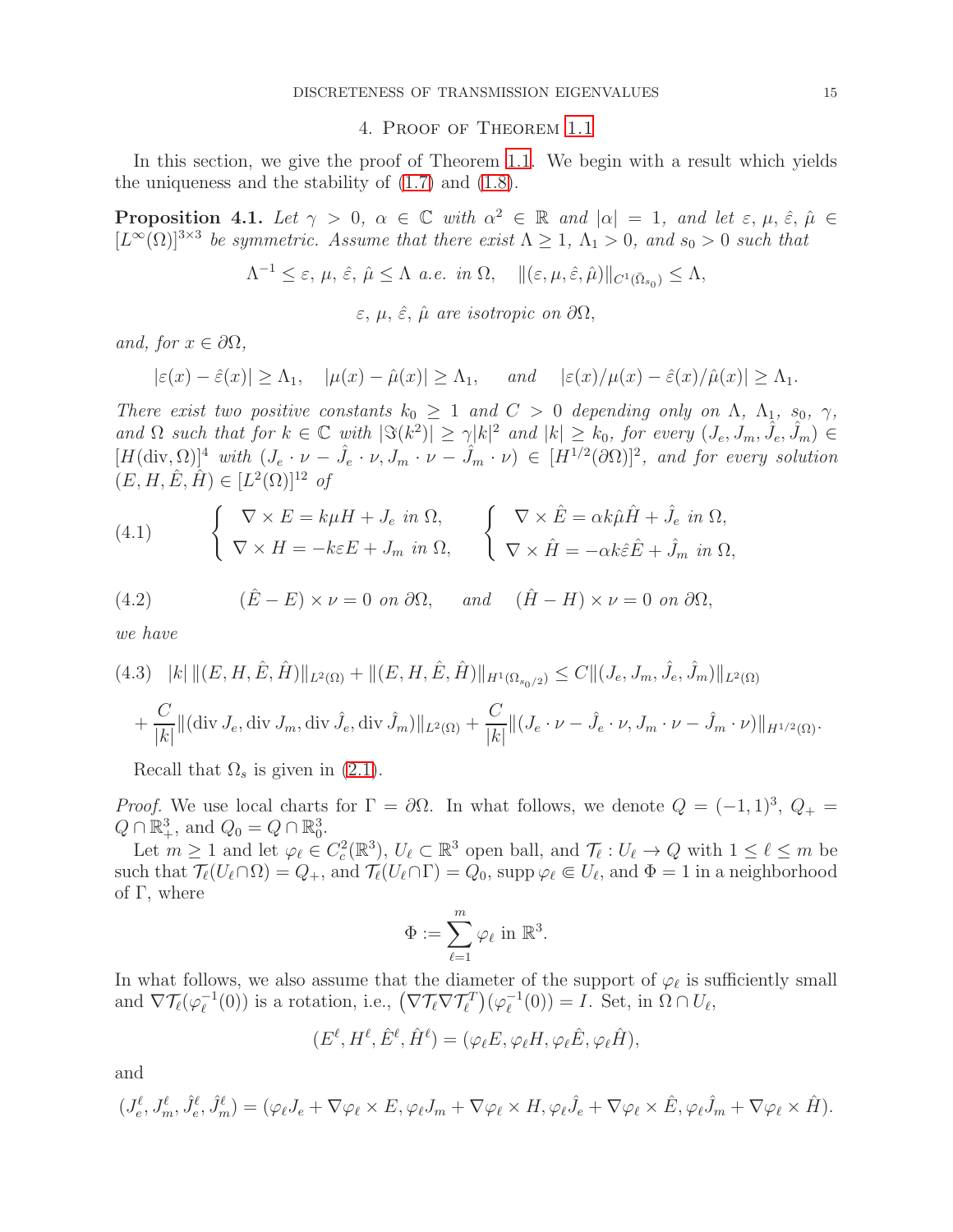We have

(4.4) 
$$
\begin{cases} \nabla \times E^{\ell} = k\mu H^{\ell} + J_{e}^{\ell} \text{ in } \Omega \cap U_{\ell}, \\ \nabla \times H^{\ell} = -k\varepsilon E^{\ell} + J_{m}^{\ell} \text{ in } \Omega \cap U_{\ell}, \n\end{cases} \n\begin{cases} \nabla \times \hat{E}^{\ell} = \alpha k \hat{\mu} \hat{H}^{\ell} + \hat{J}_{e}^{\ell} \text{ in } \Omega \cap U_{\ell}, \\ \nabla \times \hat{H}^{\ell} = -\alpha k \hat{\varepsilon} \hat{E}^{\ell} + \hat{J}_{m}^{\ell} \text{ in } \Omega \cap U_{\ell}, \n\end{cases}
$$

(4.5) 
$$
(\hat{E}^{\ell} - E^{\ell}) \times \nu = 0
$$
 on  $\partial \Omega \cap U_{\ell}$ , and  $(\hat{H}^{\ell} - H^{\ell}) \times \nu = 0$  on  $\partial \Omega \cap U_{\ell}$ .

Given a diffeomorphism  $\mathcal T$  from an open  $D$  onto an open  $D'$ , the following standard notations are used

$$
\mathcal{T} * u(x') = \nabla \mathcal{T}(x)u(x),
$$

$$
\mathcal{T}_* a(x') = \frac{\nabla \mathcal{T}(x) a(x) \nabla \mathcal{T}^T(x)}{\det \nabla \mathcal{T}(x)}, \quad \text{and} \quad \mathcal{T}_* j(x') = \frac{\nabla \mathcal{T}(x) j(x)}{\det \nabla \mathcal{T}(x)},
$$

with  $x' = \mathcal{T}(x)$ , for a matrix-valued function a, and for vector fields u and j defined in D. Set, in  $Q_+$ ,

$$
(\mathbf{E}^{\ell}, \mathbf{H}^{\ell}, \hat{\mathbf{E}}^{\ell}, \hat{\mathbf{H}}^{\ell}) = (\mathcal{T}_{\ell} * \mathbf{E}^{\ell}, \mathcal{T}_{\ell} * \mathbf{H}^{\ell}, \mathcal{T}_{\ell} * \hat{\mathbf{E}}^{\ell}, \mathcal{T}_{\ell} * \hat{\mathbf{H}}^{\ell}),
$$
  
\n
$$
(\varepsilon^{\ell}, \mu^{\ell}, \hat{\varepsilon}^{\ell}, \hat{\mu}^{\ell}) = (\mathcal{T}_{\ell * \varepsilon}, \mathcal{T}_{\ell * \mu}, \mathcal{T}_{\ell * \varepsilon}, \mathcal{T}_{\ell * \mu}),
$$
  
\n
$$
(\mathbf{J}_{e}^{\ell}, \mathbf{J}_{m}^{\ell}, \hat{\mathbf{J}}_{e}^{\ell}, \hat{\mathbf{J}}_{m}^{\ell}) = (\mathcal{T}_{\ell *} \mathbf{J}_{e}^{\ell}, \mathcal{T}_{\ell *} \mathbf{J}_{m}^{\ell}, \mathcal{T}_{\ell *} \hat{\mathbf{J}}_{e}^{\ell}, \mathcal{T}_{\ell *} \hat{\mathbf{J}}_{m}^{\ell}).
$$

By a change of variables, see e.g. [\[25,](#page-22-15) Lemma 7],

(4.6) 
$$
\begin{cases} \nabla \times \mathbf{E}^{\ell} = k\mu^{\ell} \mathbf{H}^{\ell} + \mathbf{J}_{e}^{\ell} \text{ in } Q_{+},\\ \nabla \times \mathbf{H}^{\ell} = -k\varepsilon^{\ell} \mathbf{E}^{\ell} + \mathbf{J}_{m}^{\ell} \text{ in } Q_{+}, \n\end{cases} \n\begin{cases} \nabla \times \hat{\mathbf{E}}^{\ell} = \alpha k \hat{\mu} \hat{\mathbf{H}}^{\ell} + \hat{\mathbf{J}}_{e}^{\ell} \text{ in } Q_{+},\\ \nabla \times \hat{\mathbf{H}}^{\ell} = -\alpha k \hat{\varepsilon} \hat{\mathbf{E}}^{\ell} + \hat{\mathbf{J}}_{m}^{\ell} \text{ in } Q_{+}, \n\end{cases}
$$

(4.7) 
$$
(\hat{E}^{\ell} - E^{\ell}) \times \nu = 0 \text{ on } Q_0, \text{ and } (\hat{H}^{\ell} - H^{\ell}) \times \nu = 0 \text{ on } Q_0.
$$

Since  $\nabla \mathcal{T}_{\ell}(\varphi_{\ell}^{-1})$  $(\epsilon^{-1}(0))$  is a rotation, and  $\varepsilon$ ,  $\mu$ ,  $\hat{\varepsilon}$ ,  $\hat{\mu}$  are isotropic on  $\partial\Omega$ , one has

 $\varepsilon^{\ell}(0), \mu^{\ell}(0), \hat{\varepsilon}^{\ell}(0), \hat{\mu}^{\ell}(0)$  are isotropic.

By considering the diameter of supp  $\varphi_{\ell}$  sufficiently small, one can then apply Corollary [3.1](#page-12-3) to  $(E^{\ell}, H^{\ell}, \hat{E}^{\ell}, \hat{H}^{\ell})$ . We then obtain

<span id="page-15-0"></span>
$$
(4.8) \quad C \Big( \| (\mathbf{E}^{\ell}, \mathbf{H}^{\ell}, \hat{\mathbf{E}}^{\ell}, \hat{\mathbf{H}}^{\ell}) \|_{H^1(Q_+)} + |k| \| (\mathbf{E}^{\ell}, \mathbf{H}^{\ell}, \hat{\mathbf{E}}^{\ell}, \hat{\mathbf{H}}^{\ell}) \|_{L^2(Q_+)} \Big)
$$
  

$$
\leq \| (\mathbf{J}_{e}^{\ell}, \mathbf{J}_{m}^{\ell}, \hat{\mathbf{J}}_{e}^{\ell}, \hat{\mathbf{J}}_{m}^{\ell}) \|_{L^2(Q_+)} + \frac{1}{|k|} \| (\operatorname{div} \mathbf{J}_{e}^{\ell}, \operatorname{div} \mathbf{J}_{m}^{\ell}, \operatorname{div} \hat{\mathbf{J}}_{e}^{\ell}, \operatorname{div} \hat{\mathbf{J}}_{m}^{\ell}) \|_{L^2(Q_+)} \Big)
$$
  

$$
+ \frac{1}{|k|} \| (\mathbf{J}_{e}^{\ell} \cdot e_3 - \hat{\mathbf{J}}_{e}^{\ell} \cdot e_3, \mathbf{J}_{m}^{\ell} \cdot e_3 - \hat{\mathbf{J}}_{m}^{\ell} \cdot e_3) \|_{H^{1/2}(Q_0)}.
$$

We have, by [\[22,](#page-22-18) Corollary 3.59],

 $\|(\text{div } J^{\ell}_{e}, \text{div } J^{\ell}_{m}, \text{div } \hat{J}^{\ell}_{e}, \text{div } \hat{J}^{\ell}_{m})\|_{L^{2}(Q_{+})} \leq C \|(\text{div } J^{\ell}_{e}, \text{div } J^{\ell}_{m}, \text{div } \hat{J}^{\ell}_{e}, \text{div } \hat{J}^{\ell}_{m})\|_{L^{2}(\Omega \cap U_{\ell})}$ and we also obtain

$$
\| (J_e^{\ell} \cdot e_3 - \hat{J}_e^{\ell} \cdot e_3, J_m^{\ell} \cdot e_3 - \hat{J}_m^{\ell} \cdot e_3) \|_{H^{1/2}(Q_0)} \leq C \| (J_e^{\ell} \cdot \nu - \hat{J}_e^{\ell} \cdot \nu, J_m^{\ell} \cdot \nu - \hat{J}_m^{\ell} \cdot \nu \|_{H^{1/2}(\partial \Omega \cap U_{\ell})}.
$$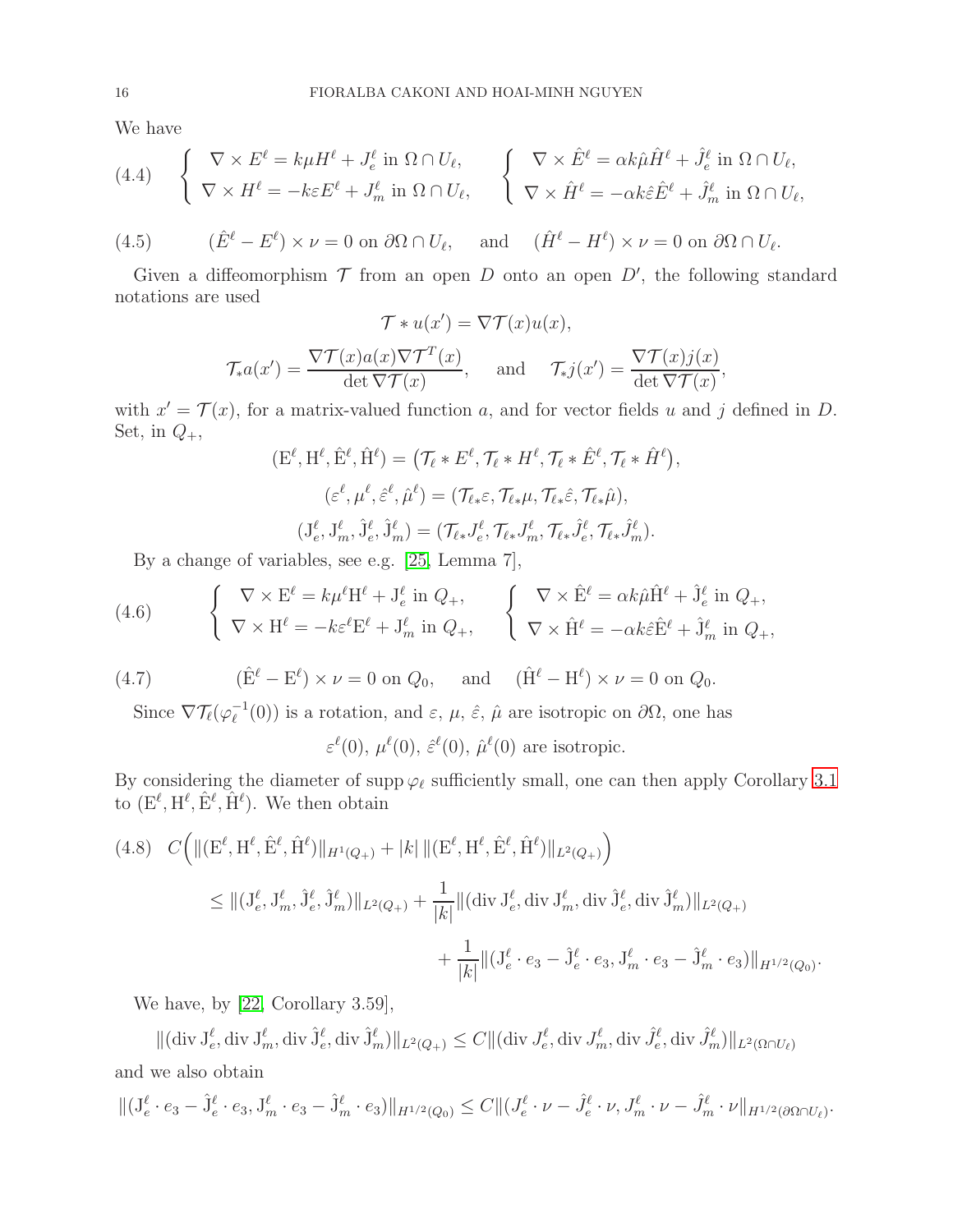We deduce from [\(4.8\)](#page-15-0) that

$$
(4.9) \quad C \Big( \| (E^{\ell}, H^{\ell}, \hat{E}^{\ell}, \hat{H}^{\ell}) \|_{H^1(\Omega \cap U_{\ell})} + |k| \| (E^{\ell}, H^{\ell}, \hat{E}^{\ell}, \hat{H}^{\ell}) \|_{L^2(\Omega \cap U_{\ell})} \Big)
$$
  
\n
$$
\leq \| (J^{\ell}_{e}, J^{\ell}_{m}, \hat{J}^{\ell}_{e}, \hat{J}^{\ell}_{m}) \|_{L^2(\Omega \cap U_{\ell})} + \frac{1}{|k|} \| (\operatorname{div} J^{\ell}_{e}, \operatorname{div} J^{\ell}_{m}, \operatorname{div} \hat{J}^{\ell}_{e}, \operatorname{div} \hat{J}^{\ell}_{m}) \|_{L^2(\Omega \cap U_{\ell})} \Big)
$$
  
\n
$$
+ \frac{1}{|k|} \| (J^{\ell}_{e} \cdot \nu - \hat{J}^{\ell}_{e} \cdot \nu, J_{m} \cdot \nu - \hat{J}_{m} \cdot \nu) \|_{H^{1/2}(\partial \Omega \cap U_{\ell})}.
$$

Take the sum with respect to  $\ell$ . We then have, for some  $\tau_0 < s_0/4$ ,

<span id="page-16-2"></span>
$$
(4.10) \quad C \Big( \| (E, H, \hat{E}, \hat{H}) \|_{H^1(\Omega_{\tau_0})} + |k| \| (E, H, \hat{E}, \hat{H}) \|_{L^2(\Omega_{\tau_0})} \Big)
$$
  
\n
$$
\leq \| (J_e, J_m, \hat{J}_e, \hat{J}_m) \|_{L^2(\Omega)} + \frac{1}{|k|} \| (\text{div } J_e, \text{div } J_m, \text{div } \hat{J}_e, \text{div } \hat{J}_m) \|_{L^2(\Omega)}
$$
  
\n
$$
+ \frac{1}{|k|} \| (J_e \cdot \nu - \hat{J}_e \cdot \nu, J_m \cdot \nu - \hat{J}_m \cdot \nu) \|_{H^{1/2}(\partial \Omega)}
$$
  
\n
$$
+ \| (E, H, \hat{E}, \hat{H}) \|_{L^2(\Omega_{s_0/2})} + \frac{1}{|k|} \| (E, H, \hat{E}, \hat{H}) \|_{H^1(\Omega_{s_0/2})}.
$$

<span id="page-16-0"></span>Applying Lemma [4.1](#page-17-0) below, we have

(4.11) 
$$
\| (E, H, \hat{E}, \hat{H}) \|_{L^2(\Omega \setminus \Omega_{\tau_0})} \leq c_1 e^{-c_2 |k|} \| (E, H, \hat{E}, \hat{H}) \|_{L^2(\Omega_{\tau_0})},
$$

for some positive constants  $c_1, c_2$  depending only on  $\Lambda$ ,  $\gamma$ ,  $\tau_0$ , and  $\Omega$ . Since  $(\varepsilon, \mu, \hat{\varepsilon}, \hat{\mu}) \in$  $C^1(\Omega_{3\tau_0} \setminus \Omega_{\tau_0/2})$ , it follows from [\(4.1\)](#page-14-1) that

<span id="page-16-1"></span>
$$
(4.12) \quad ||(E, H, \hat{E}, \hat{H})||_{H^1(\Omega_{s_0/2} \setminus \Omega_{\tau_0})} \le C|k| \, ||(E, H, \hat{E}, \hat{H})||_{L^2(\Omega_{s_0} \setminus \Omega_{\tau_0/2})} + C||(J_e, J_m, \hat{J}_e, \hat{J}_m)||_{L^2(\Omega)} + \frac{C}{|k|} ||(\text{div } J_e, \text{div } J_m, \text{div } \hat{J}_e, \text{div } \hat{J}_m)||_{L^2(\Omega)}.
$$

Taking  $k_0$  sufficiently large and  $|k| \geq k_0$ , from [\(4.11\)](#page-16-0) and [\(4.12\)](#page-16-1), one can absorb the last two terms of the RHS of [\(4.10\)](#page-16-2) by the LHS of [\(4.10\)](#page-16-2). We then have

<span id="page-16-3"></span>
$$
(4.13) \quad C \Big( \| (E, H, \hat{E}, \hat{H}) \|_{H^1(\Omega_{\tau_0})} + |k| \| (E, H, \hat{E}, \hat{H}) \|_{L^2(\Omega_{\tau_0})} \Big)
$$
  

$$
\leq \| (J_e, J_m, \hat{J}_e, \hat{J}_m) \|_{L^2(\Omega)} + \frac{1}{|k|} \| (\text{div } J_e, \text{div } J_m, \text{div } \hat{J}_e, \text{div } \hat{J}_m) \|_{L^2(\Omega)}
$$
  

$$
+ \frac{1}{|k|} \| (J_e \cdot \nu - \hat{J}_e \cdot \nu, J_m \cdot \nu - \hat{J}_m \cdot \nu) \|_{H^{1/2}(\partial \Omega)}.
$$

Using  $(4.11)$  and  $(4.13)$ , we derive from  $(4.12)$  that

<span id="page-16-4"></span>
$$
(4.14) \quad C \|(E, H, \hat{E}, \hat{H})\|_{H^1(\Omega_{s_0/2} \setminus \Omega_{\tau_0})} \le \| (J_e, J_m, \hat{J}_e, \hat{J}_m) \|_{L^2(\Omega)}
$$
  
+ 
$$
\frac{1}{|k|} \| (\text{div } J_e, \text{div } J_m, \text{div } \hat{J}_e, \text{div } \hat{J}_m) \|_{L^2(\Omega)} + \frac{1}{|k|} \| (J_e \cdot \nu - \hat{J}_e \cdot \nu, J_m \cdot \nu - \hat{J}_m \cdot \nu) \|_{H^{1/2}(\partial \Omega)}.
$$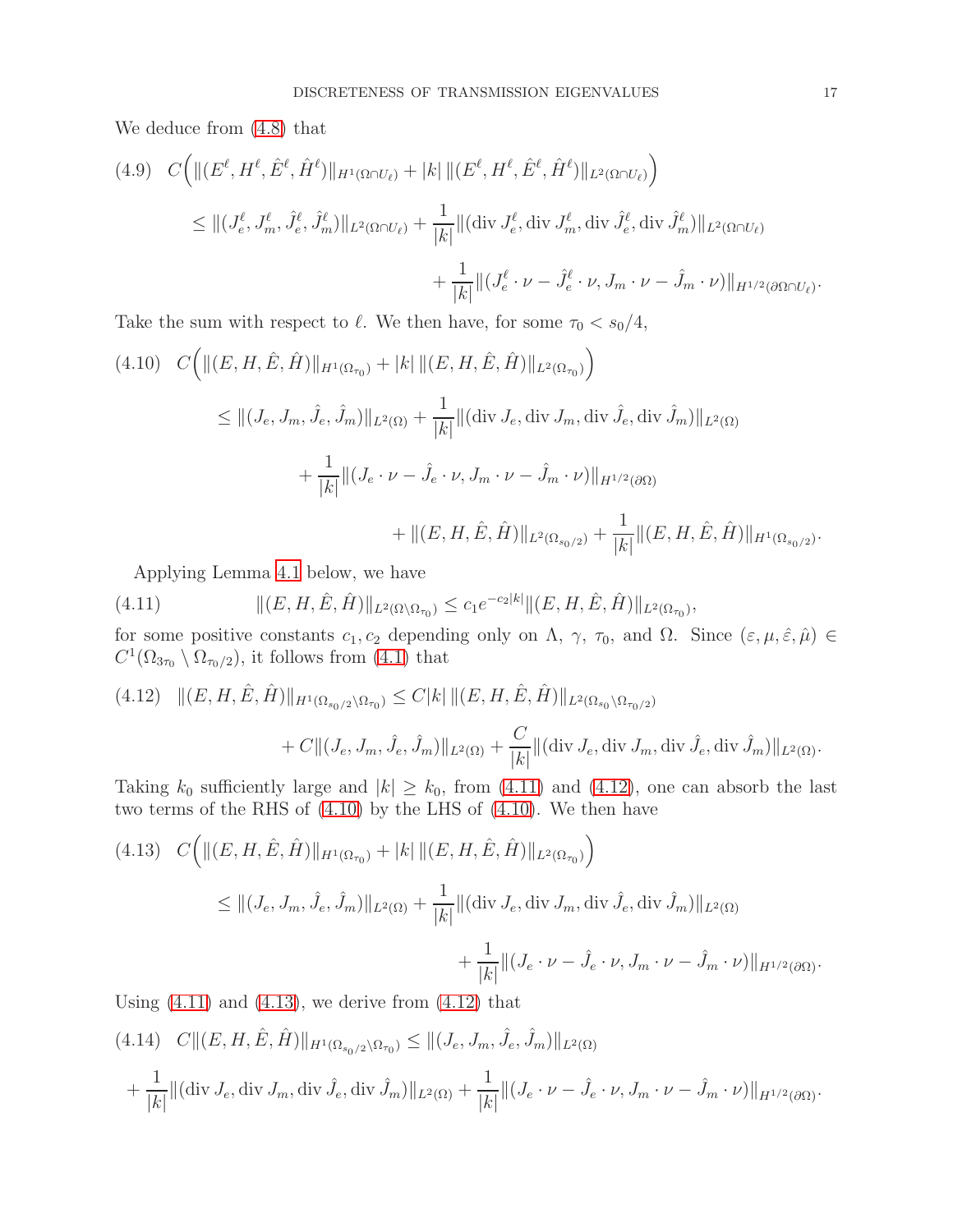The conclusion now follows from [\(4.13\)](#page-16-3) and [\(4.14\)](#page-16-4). The proof is complete.  $\Box$ 

In the proof of Proposition [4.1](#page-14-2), we used the following decay result on the Maxwell equations:

<span id="page-17-0"></span>**Lemma 4.1.** Let  $\gamma > 0$ ,  $k \in \mathbb{C}$  with  $|\Im(k^2)| \ge \gamma |k|^2$  and  $|k| \ge 1$ , and let  $\varepsilon, \mu \in [L^{\infty}(\Omega)]^{3 \times 3}$ be symmetric and uniformly elliptic, i.e.

$$
\Lambda^{-1} \le \varepsilon, \, \mu, \, \hat{\varepsilon}, \hat{\mu} \le \Lambda,
$$

for some  $\Lambda \geq 1$ . Given  $J_e, J_m \in L^2(\Omega)$ , let  $(E, H) \in [L^2(\Omega)]^6$  be a solution of

$$
\begin{cases} \nabla \times E = k\mu H + J_e \text{ in } \Omega, \\ \nabla \times H = -k\varepsilon E + J_m \text{ in } \Omega. \n\end{cases}
$$

For all  $s > 0$ , there exists two positive constants  $c_1$  and  $c_2$  depending only on  $\Lambda$ ,  $\gamma$ , s, and  $\Omega$  such that

$$
||(E, H)||_{L^{2}(\Omega \setminus \Omega_{s})} \leq c_{1} \exp(-c_{2}|k|)||(E, H)||_{L^{2}(\Omega_{s})} + c_{1}||(J_{e}, J_{m})||_{L^{2}(\Omega)}.
$$

*Proof.* Let  $(E^1, H^1) \in [L^2(\Omega)]^6$  be the unique solution of

(4.15) 
$$
\begin{cases} \nabla \times E^1 = k\mu H^1 + J_e \text{ in } \Omega, \\ \nabla \times H^1 = -k\varepsilon E^1 + J_m \text{ in } \Omega, \\ E^1 \times e_3 = 0 \text{ on } \partial \Omega, \end{cases}
$$

As in the proof of Lemma [3.1](#page-5-5), we have

<span id="page-17-1"></span>
$$
||(E^1, H^1)||_{L^2(\Omega)} \leq C||(J_e, J_m)||_{L^2(\Omega)}.
$$

Considering  $(E - E^1, H - H^1)$ , w.l.o.g., one might assume that  $J_e = J_m = 0$  in  $\Omega$ . This is assumed from later on.

Fix  $\varphi \in C^2(\Omega)$  such that  $\varphi = cs$  in  $\Omega \setminus \Omega_s$  and  $\varphi = 0$  in  $\Omega_{s/2}$ , and  $|\nabla \varphi| \leq c$  in  $\Omega$  where c is a small positive constant defined later (the smallness of c depends only on  $\Lambda$  and  $\Omega$ , it is independent of s). Set  $\phi(x) = e^{|k|\varphi(x)}$  and  $E^1(x) = \phi(x)E(x)$  and  $H^1(x) = \phi(x)H(x)$  for  $x \in \Omega$ . We have

$$
\begin{cases} \nabla \times E^1 = k\mu H^1 + J_e^1 \text{ in } \Omega, \\ \nabla \times H^1 = -k\varepsilon E^1 + J_m^1 \text{ in } \Omega, \end{cases}
$$

where

 $J_e^1 = \nabla \phi \times E$  and  $J_m^1 = \nabla \phi \times H$  in  $\Omega$ .

Multiplying the first equation with  $\bar{H}^1$ , integrating by parts in  $\Omega \setminus \Omega_\tau$  for  $s/4 < \tau < s/2$ , and using the second equation, we have

$$
\left| \int_{\Omega \setminus \Omega_{\tau}} k \langle \mu H^1, H^1 \rangle + \bar{k} \int_{\Omega \setminus \Omega_{\tau}} \langle \varepsilon E^1, E^1 \rangle \right|
$$
  
 
$$
\leq \int_{\Omega \setminus \Omega_{\tau}} |J_e^1| |H^1| + |J_m^1| |E^1| + C \int_{\partial(\Omega \setminus \Omega_{\tau})} (|E^1|^2 + |H^1|^2).
$$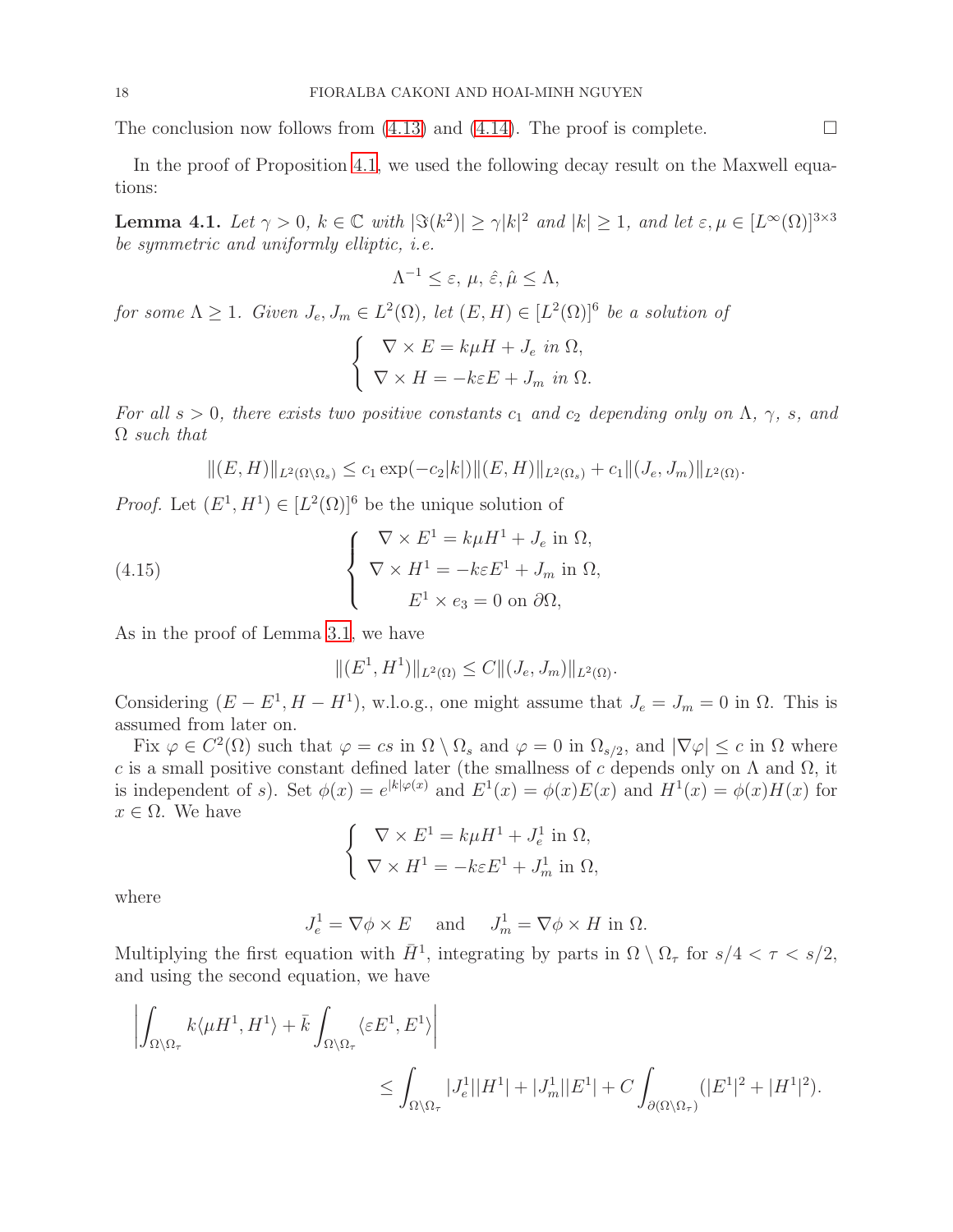This yields

<span id="page-18-0"></span>
$$
(4.16)\quad \left| \int_{\Omega \setminus \Omega_{\tau}} k^2 \langle \mu H^1, H^1 \rangle + |k|^2 \int_{\Omega \setminus \Omega_{\tau}} \langle \varepsilon E^1, E^1 \rangle \right|
$$
  

$$
\leq |k| \int_{\Omega \setminus \Omega_{\tau}} |J_e^1| |H^1| + |J_m^1| |E^1| + C|k| \int_{\partial(\Omega \setminus \Omega_{\tau})} (|E^1|^2 + |H^1|^2).
$$

By the definition of  $J_e^1$ ,  $J_m^1$ , and of  $E^1$  and  $H^1$ ,

$$
|J_e^1| \le c|k||E^1|, \quad |J_m^1| \le c|k||H^1| \text{ in } \Omega, \quad \text{ and } \quad E^1 - E = H^1 - H = 0 \text{ in } \Omega_{s/2},
$$

we derive from  $(4.16)$  that, for c sufficiently small,

$$
\left| \int_{\Omega \setminus \Omega_{\tau}} k^2 \langle \mu H^1, H^1 \rangle + |k|^2 \int_{\Omega \setminus \Omega_{\tau}} \langle \varepsilon E^1, E^1 \rangle \right| \leq C |k| \int_{\partial(\Omega \setminus \Omega_{\tau})} (|E|^2 + |H|^2).
$$

The conclusion follows by taking  $\tau$  such that

$$
\int_{\partial(\Omega \setminus \Omega_{\tau})} (|E|^2 + |H|^2) \le Cs^{-1} \int_{\Omega_s} (|E|^2 + |H|^2).
$$

This yields

$$
\int_{\partial(\Omega \setminus \Omega_{\tau})} (|E^1|^2 + |H^1|^2) \leq Cs^{-1} \int_{\Omega_s} (|E|^2 + |H|^2),
$$

and the conclusion follows by the definition of  $E^1$  and  $H^1$ . The proof is complete.  $\Box$ 

Remark 4.1. The proof of Lemma [4.1](#page-17-0) is quite standard, see e.g. [\[17,](#page-22-19) Theorem 2.2] for a variant dealing with the Helmholtz equation.

We now apply a limiting absorption principle. To this end, let us set

$$
\mathbf{H}_1(\Omega) = \left\{ (u, v) \in [H(\text{curl}, \Omega)]^2; (u - v) \times \nu = 0 \text{ on } \partial\Omega \right\}.
$$

One can check that  $H_1(\Omega)$  is a Hilbert space equipped with the natural scalar product induced from the one of  $[H(\text{curl}, \Omega)]^2$ .

Consider  $(J_e, J_m, \hat{J}_e, \hat{J}_m) \in [L^2(\Omega)]^{12}$ . Let  $\gamma > 0$ ,  $k \in \mathbb{C}$  with  $|\Im(k^2)| \ge \gamma |k|^2$  and  $|k| \ge 1$ . Set  $a = \text{sign } \Im(k^2)$ . For  $\delta > 0$  sufficiently small with respect to  $\gamma$ , we claim that there exists a unique solution  $(E^{\delta}, H^{\delta}, \hat{E}^{\delta}, \hat{H}^{\delta}) \in [L^2(\Omega)]^{12}$  of the system (4.17)

<span id="page-18-1"></span>
$$
\begin{cases}\n\nabla \times E^{\delta} = (1 - ia\delta)k\mu H^{\delta} + J_{e} \text{ in } \Omega, \\
\nabla \times H^{\delta} = -(1 - ia\delta)k\varepsilon E^{\delta} + J_{m} \text{ in } \Omega,\n\end{cases}\n\qquad\n\begin{cases}\n\nabla \times \hat{E} = -(1 - ia\delta)k\hat{\mu}\hat{H}^{\delta} + \hat{J}_{e} \text{ in } \Omega, \\
\nabla \times \hat{H}^{\delta} = (1 - ia\delta)k\varepsilon \hat{E}^{\delta} + \hat{J}_{m} \text{ in } \Omega,\n\end{cases}
$$

<span id="page-18-2"></span>(4.18) 
$$
(\hat{E}^{\delta} - E^{\delta}) \times \nu = 0 \text{ on } \partial\Omega, \text{ and } (\hat{H}^{\delta} - H^{\delta}) \times \nu = 0 \text{ on } \partial\Omega.
$$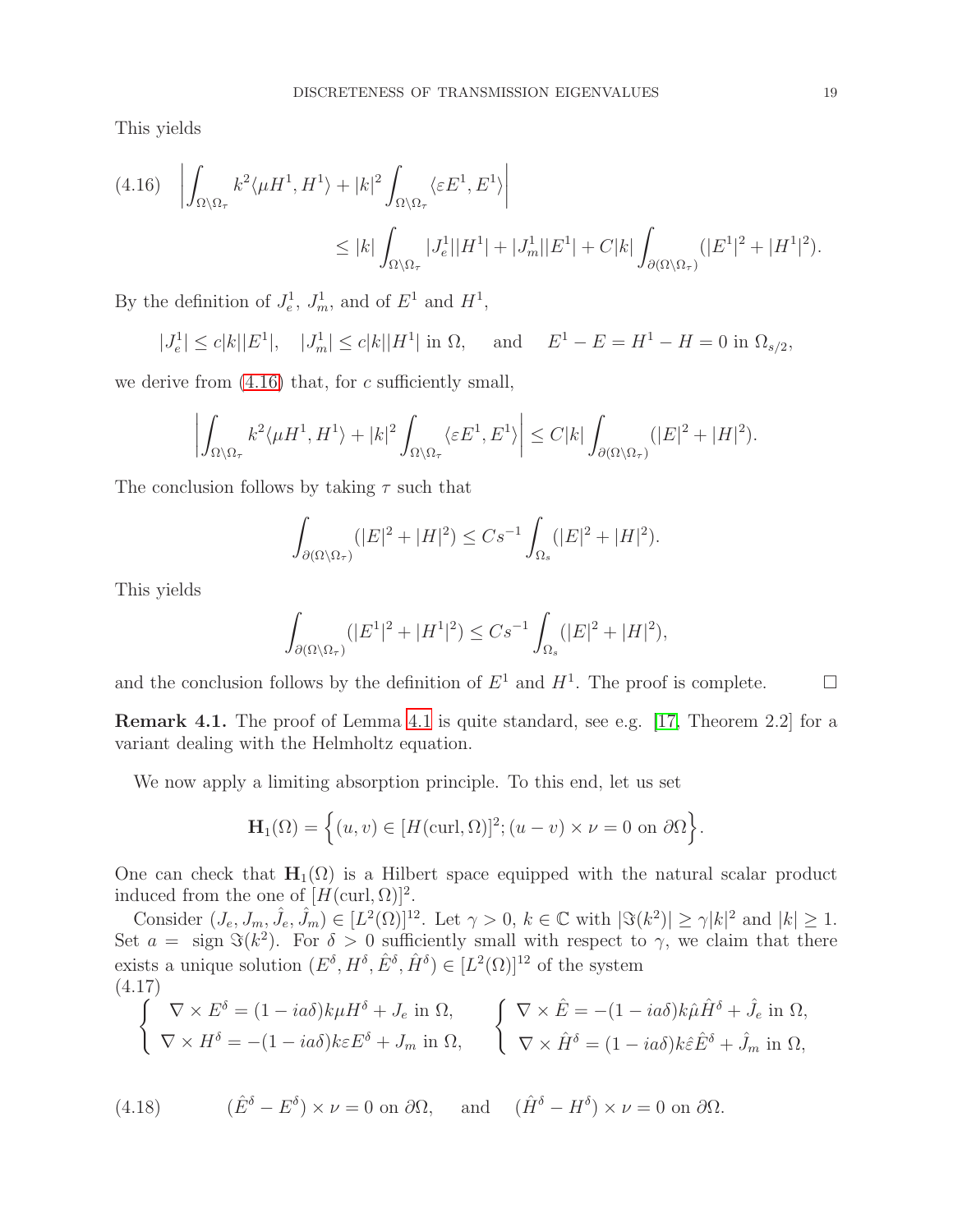Indeed, consider the following equation

<span id="page-19-1"></span>
$$
(4.19) \quad \int_{\Omega} \langle (1 - ia\delta)^{-1} \mu^{-1} \nabla \times E^{\delta}, \nabla \times \varphi \rangle + k^{2} (1 - ia\delta) \langle \varepsilon E^{\delta}, \varphi \rangle
$$

$$
+ \int_{\Omega} \langle (1 - ia\delta)^{-1} \hat{\mu}^{-1} \nabla \times \hat{E}^{\delta}, \nabla \times \hat{\varphi} \rangle + k^{2} (1 - ia\delta) \langle \hat{\varepsilon} \hat{E}^{\delta}, \hat{\varphi} \rangle
$$

$$
= \int_{\Omega} \langle (1 - ia\delta)^{-1} \mu^{-1} J_{e}, \nabla \times \varphi \rangle + k \langle J_{m}, \varphi \rangle + \int_{\Omega} \langle (1 - ia\delta)^{-1} \hat{\mu}^{-1} \hat{J}_{e}, \hat{\varphi} \rangle - k \langle \hat{J}_{m}, \hat{\varphi} \rangle,
$$

for all  $(\varphi, \hat{\varphi}) \in H_1(\Omega)$ . Note that, the absolute value of the imaginary part of the LHS of [\(4.19\)](#page-19-1) with  $(\varphi, \hat{\varphi}) = (E^{\delta}, \hat{E}^{\delta})$  is greater than  $C\delta \int_{\Omega} |(E^{\delta}, \nabla \times E^{\delta}, \hat{E}^{\delta}, \nabla \times \hat{E}^{\delta})|^2$  for  $\delta$ sufficiently small. By Lax-Milgram's theory, there exists a unique solution  $(E^{\delta}, \hat{E}^{\delta}) \in \mathbf{H}_{1}(\Omega)$ for  $(4.19)$ . Set, in  $\Omega$ ,

$$
H^{\delta} = k^{-1} (1 - i a \delta)^{-1} \mu^{-1} \Big( \nabla \times E^{\delta} - J_e \Big) \quad \text{and} \quad \hat{H}^{\delta} = -k^{-1} (1 - i a \delta) \hat{\mu}^{-1} \Big( \nabla \times \hat{E}^{\delta} - \hat{J}_e \Big).
$$

Considering  $\varphi, \hat{\varphi} \in C_c^1(\Omega)$  in [\(4.19\)](#page-19-1), we obtain

 $\nabla \times H^{\delta} = -(1 + i\delta)k\varepsilon E^{\delta} + J_m$  in  $\Omega$  and  $\nabla \times \hat{H}^{\delta} = -(1 - i\delta)ik\varepsilon \hat{E}^{\delta} + \hat{J}_m$  in  $\Omega$ .

This in turn implies that

$$
(\hat{H}^{\delta} - H^{\delta}) \times \nu = 0 \text{ on } \partial\Omega.
$$

Therefore, the existence and the uniqueness of  $(E_{\delta}, H_{\delta})$  are established.

Next denote

<span id="page-19-0"></span>(4.20) 
$$
\mathbf{H}(\Omega) = \left\{ (u, v, \hat{u}, \hat{v}) \in [L^2(\Omega)]^{12}; \text{div}(\varepsilon u) = \text{div}(\mu v) = \text{div}(\hat{\varepsilon}\hat{u}) = \text{div}(\hat{\mu}\hat{v}) = 0 \text{ in } \Omega, \text{ and } \varepsilon u \cdot \nu - \hat{\varepsilon}\hat{u} \cdot \nu = \mu v \cdot \nu - \hat{\mu}\hat{v} \cdot \nu = 0 \text{ on } \partial\Omega \right\},\
$$

and let

$$
|| (u, v, \hat{u}, \hat{v}) ||_{\mathbf{H}} = || (u, v, \hat{u}, \hat{v}) ||_{L^{2}(\Omega)}.
$$

One can check that  $\mathbf{H}(\Omega)$  is a Hilbert space with the corresponding scalar product.

We finally have

<span id="page-19-2"></span>**Proposition 4.2.** Let  $\gamma > 0$ ,  $\varepsilon, \mu, \hat{\varepsilon}, \hat{\mu} \in [L^{\infty}(\Omega)]^{3 \times 3}$  be symmetric. Assume that there exist  $\Lambda \geq 1$ ,  $\Lambda_1 > 0$ , and  $s_0 > 0$  such that

$$
\Lambda^{-1} \leq \varepsilon, \, \mu, \, \hat{\varepsilon}, \, \hat{\mu} \leq \Lambda \, \, \text{in } \Omega, \quad \|(\varepsilon, \mu, \hat{\varepsilon}, \hat{\mu})\|_{C^1(\Omega_{s_0})} \leq \Lambda,
$$

 $\varepsilon$ ,  $\mu$ ,  $\hat{\varepsilon}$ ,  $\hat{\mu}$  are isotropic on  $\partial\Omega$ ,

and, for  $x \in \partial\Omega$ ,

$$
|\varepsilon(x)-\hat{\varepsilon}(x)| \ge \Lambda_1
$$
,  $|\mu(x)-\hat{\mu}(x)| \ge \Lambda_1$ , and  $|\varepsilon(x)/\mu(x)-\hat{\varepsilon}(x)/\hat{\mu}(x)| \ge \Lambda_1$ .

There exist two positive constants  $k_0 \geq 1$  and  $C > 0$  depending only on  $\Lambda$ ,  $\Lambda_1$ ,  $\gamma$ ,  $s_0$ , and  $\Omega$ such that for  $k \in \mathbb{C}$  with  $|\Im(k^2)| \geq \gamma |k|^2$  and  $|k| \geq k_0$ , and for every  $(J_e^1, J_m^1, \hat{J}_e^1, \hat{J}_m^1) \in \mathbf{H}(\Omega)$ ,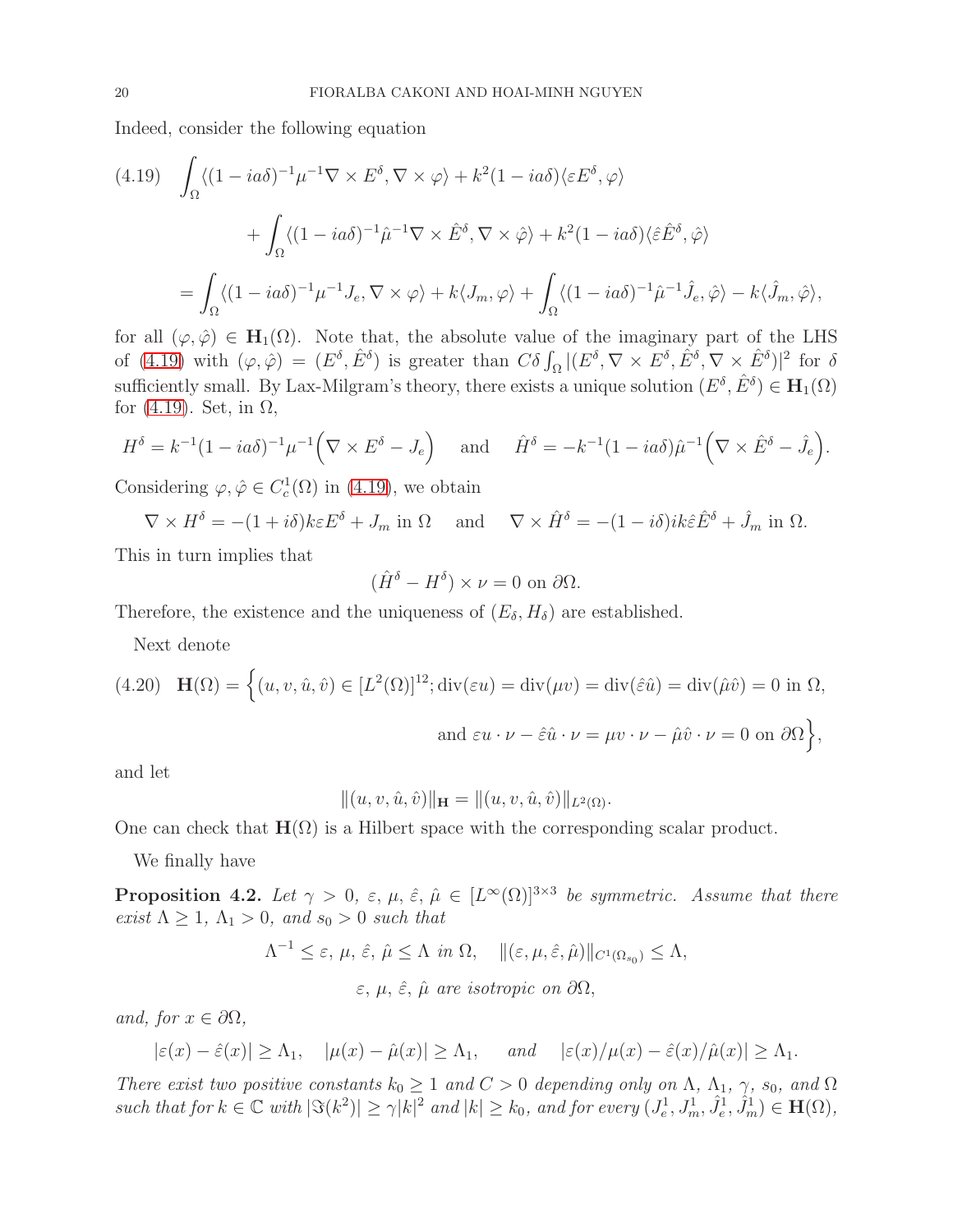there exists a unique solution  $(E, H, \hat{E}, \hat{H}) \in \mathbf{H}(\Omega)$  of

<span id="page-20-0"></span>(4.21) 
$$
\begin{cases} \nabla \times E = k\mu H + J_e \text{ in } \Omega, \\ \nabla \times H = -k\varepsilon E + J_m \text{ in } \Omega, \n\end{cases} \n\begin{cases} \nabla \times \hat{E} = k\hat{\mu}\hat{H} + \hat{J}_e \text{ in } \Omega, \\ \nabla \times \hat{H} = -k\hat{\varepsilon}\hat{E} + \hat{J}_m \text{ in } \Omega, \n\end{cases}
$$

<span id="page-20-1"></span>(4.22)  $(\hat{E} - E) \times \nu = 0$  on  $\partial \Omega$ , and  $(\hat{H} - H) \times \nu = 0$  on  $\partial \Omega$ ,

where  $(J_e, J_m, \hat{J}_e, \hat{J}_m) = (\mu J_m^1, \varepsilon J_e^1, \hat{\mu} \hat{J}_m^1, \hat{\varepsilon} \hat{J}_e^1)$ . Moreover,

<span id="page-20-2"></span>
$$
(4.23) \t\t |k| \|(E, H, \hat{E}, \hat{H})\|_{L^2(\Omega)} + \|(E, H, \hat{E}, \hat{H})\|_{H^1(\Omega_{s_0/2})} \le C \|(J_e^1, J_m^1, \hat{J}_e^1, \hat{J}_m^1)\|_{L^2(\Omega)}.
$$

*Proof.* For  $\delta > 0$ , let  $(E^{\delta}, H^{\delta}, E^{\delta}, \hat{H}^{\delta}) \in [L^2(\Omega)]^{12}$  be the unique solution of the system [\(4.17\)](#page-18-1) and [\(4.18\)](#page-18-2). Applying Proposition [4.1](#page-14-2), we have

$$
(4.24) \ \ |k| \|(E^{\delta}, H^{\delta}, \hat{E}^{\delta}, \hat{H}^{\delta})\|_{L^{2}(\Omega)} + \|(E^{\delta}, H^{\delta}, \hat{E}^{\delta}, \hat{H}^{\delta})\|_{H^{1}(\Omega_{s_{0}/2})} \leq C \|(J_{e}, J_{m}, \hat{J}_{e}, \hat{J}_{m})\|_{L^{2}(\Omega)}.
$$

Letting  $\delta \to 0$ , we obtain the existence of a solution of [\(4.17\)](#page-18-1) and [\(4.18\)](#page-18-2) with  $\delta = 0$ . Moreover, by Proposition [4.1](#page-14-2) again, this solution is unique and it holds, for some  $s_0 > 0$ ,

$$
(4.25) \qquad \|(E, H, \hat{E}, \hat{H})\|_{H^1(\Omega_{s_0})} + |k| \|(E, H, \hat{E}, \hat{H})\|_{L^2(\Omega)} \le C \|(J_e, J_m, \hat{J}_e, \hat{J}_m)\|_{L^2(\Omega)}.
$$

Define the operator

(4.26) 
$$
T_1: \qquad \mathbf{H}(\Omega) \qquad \rightarrow \qquad \mathbf{H}(\Omega) (J_e^1, J_m^1, \hat{J}_e^1, \hat{J}_m^1) \qquad \mapsto \qquad (E, H, \hat{E}, \hat{H}),
$$

It is clear that system [\(4.21\)](#page-20-0) can be rewritten under the form

(4.27) 
$$
\begin{cases} \nabla \times E = k\mu H + J_e \text{ in } \Omega, \\ \nabla \times H = -k\varepsilon E + J_m \text{ in } \Omega, \n\end{cases} \n\begin{cases} \nabla \times \hat{E} = -k\hat{\mu}\hat{H} + \hat{J}_e + 2k\hat{\mu}\hat{H} \text{ in } \Omega, \\ \nabla \times \hat{H} = k\hat{\varepsilon}\hat{E} + \hat{J}_m - 2k\hat{\varepsilon}\hat{E} \text{ in } \Omega, \n\end{cases}
$$

Thus, for  $(E, H, \hat{E}, \hat{H}) \in \mathbf{H}(\Omega)$ , system [\(4.21\)](#page-20-0) and [\(4.22\)](#page-20-1) is equivalent to  $(E, H, \hat{E}, \hat{H}) = T_1(J_e^1, J_m^1, \hat{J}_e^1 - 2k\hat{E}, \hat{J}_m^1 + 2k\hat{H}) = T_1(J_e^1, J_m^1, \hat{J}_e^1, \hat{J}_m^1) + T_1(0, 0, -2k\hat{E}, 2k\hat{H}).$ 

Since this equation has at most one solution by Proposition [4.1](#page-14-2) and from the fact that  $T_1$ is compact, this equation has a unique solution. The proof is completed by applying again Proposition [4.1](#page-14-2) to obtain  $(4.23)$ .

We are ready to give the proof of our main theorem.

Proof of Theorem [1.1](#page-1-0). Define the operator

(4.28) 
$$
T: \mathbf{H}(\Omega) \rightarrow \mathbf{H}(\Omega)
$$

$$
(J_e^1, J_m^1, \hat{J}_e^1, \hat{J}_m^1) \rightarrow (E, H, \hat{E}, \hat{H}),
$$

where  $(E, H, \hat{E}, \hat{H}) \in \mathbf{H}(\Omega)$  is the unique solution of [\(4.21\)](#page-20-0) and [\(4.22\)](#page-20-1) for  $k \in \mathbb{C}$  satisfying the assumptions in Proposition [4.2.](#page-19-2) We claim that  $T$  is compact. Indeed, this follows from

$$
\operatorname{div}(\varepsilon E) = \operatorname{div}(\mu H) = \operatorname{div}(\hat{\varepsilon}\hat{E}) = \operatorname{div}(\hat{\mu}\hat{H}) = 0.
$$

and  $(4.23)$ . By the theory of compact operator see, e.g., [\[4\]](#page-21-13), the spectrum of T is discrete. It is clear that an eigenfunction pair of the ITE problem corresponding to the eigenvalue  $\omega$ is an eigenfunction pair of T corresponding to the eigenvalue  $k = i\omega$ . Hence, the spectrum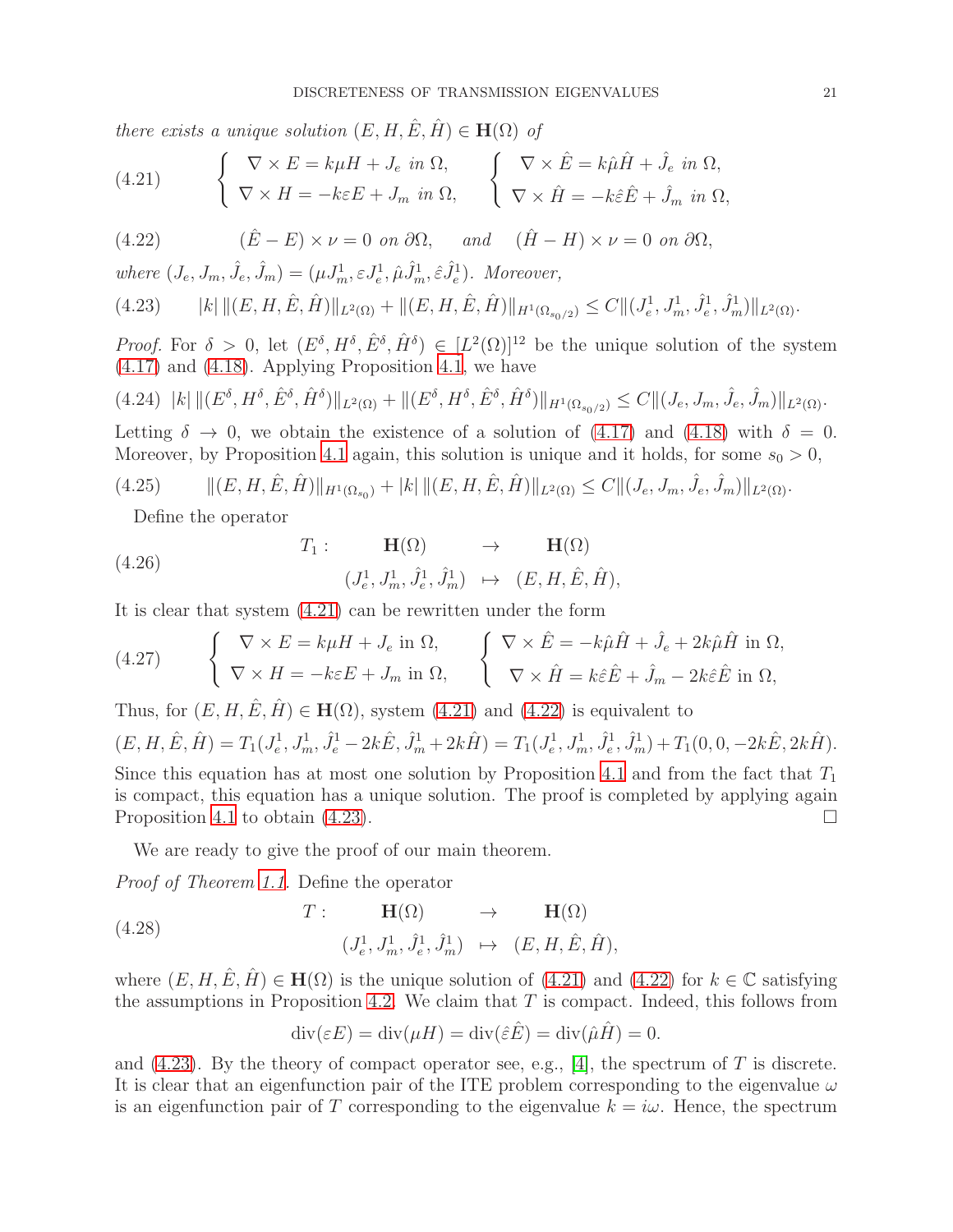of the ITE problem is discrete, and the only possible accumulation point of the transmission eigenvalues is  $\infty$  since they coincide with the eigenvalues of the inverse of T.

Finally, we present

Proof of Proposition [1.1.](#page-1-4) Proposition [1.1](#page-1-4) is just a consequence of Proposition [4.2](#page-19-2) by noting that the solution given there is 0 if  $(J_e, J_m, \hat{J}_e, \hat{J}_m) = 0$ .

#### **ACKNOWLEDGMENTS**

The research of F. Cakoni is partially supported by the AFOSR Grant FA9550-20-1-0024 and NSF Grant DMS-1813492. H.-M. Nguyen thanks Fondation des Sciences Mathématiques de Paris (FSMP) for the Chaire d'excellence which allows him to visit Laboratoire Jacques Louis Lions and Mines ParisTech. This work is completed during this visit.

### **REFERENCES**

- <span id="page-21-9"></span>[1] S. Agmon, A. Douglis, and L. Nirenberg, Estimates near the boundary for solutions of elliptic partial differential equations satisfying general boundary conditions. I, Comm. Pure Appl. Math. 12 (1959), 623–727. MR 125307
- <span id="page-21-10"></span>[2] S. Agmon, A. Douglis, and L. Nirenberg, Estimates near the boundary for solutions of elliptic partial differential equations satisfying general boundary conditions. II., Comm. Pure Appl. Math. 17 (1964), 35–92.
- <span id="page-21-3"></span>[3] A-S. Bonnet-Ben Dhia, L. Chesnel, and H.Haddar, On the use of T-coercivity to study the transmission eigenvalue problem, C. R. Math. Acad. Sci. Paris 349 (2011), no. 11-12, 647–651. MR 2817384
- <span id="page-21-13"></span>[4] H. Brezis, Functional analysis, Sobolev spaces and partial differential equations, Universitext, Springer, New York, 2011. MR 2759829
- <span id="page-21-1"></span>[5] F. Cakoni, D. Colton, and H. Haddar, Inverse scattering theory and transmission eigenvalues, CBMS-NSF Regional Conference Series in Applied Mathematics, vol. 88, Society for Industrial and Applied Mathematics (SIAM), Philadelphia, PA, 2016. MR 3601119
- <span id="page-21-4"></span>[6] F. Cakoni, D. Gintides and H. Haddar, The existence of an infinite discrete set of transmission eigenvalues, *SIAM J. Math. Anal.* 42 (2010), no. 1, 237 - 255. MR 2596553
- [7] F. Cakoni, D. Colton, and P. Monk, On the use of transmission eigenvalues to estimate the index of refraction from far field data, Inverse Problems 23 (2007), no. 2, 507–522. MR 2309661
- <span id="page-21-8"></span>[8] F. Cakoni, H. Haddar, and S. Meng, Boundary integral equations for the transmission eigenvalue problem for Maxwell's equations, J. Integral Equations Appl. 27 (2015), no. 3, 375–406. MR 3435806
- <span id="page-21-5"></span>[9] F. Cakoni and A. Kirsch, On the transmission eigenvalue problem, Int. J. Comput. Sci. Math. 3 (2010), no. 1-2, 142 – 167. MR 2682279
- <span id="page-21-2"></span>[10] F. Cakoni, P. Monk, and V. Selgas, Analysis of the linear sampling method for imaging penetrable obstacles in the time domain, Anal.  $\mathscr B$  PDE 2020, to appear.
- <span id="page-21-7"></span>[11] L. Chesnel, transmission eigenvalue problem for Maxwell's equations: the T -coercivity as an alternative approach, Inverse Problems 28 (2012), no. 6, 065005, 14. MR 2924302
- <span id="page-21-0"></span>[12] D. Colton and P. Monk, The inverse scattering problem for time-harmonic acoustic waves in an inhomogeneous medium, Quart. J. Mech. Appl. Math. 41 (1988), no 1, 97 - 125. MR 0934695
- [13] D. Colton, P. Monk, and J. Sun, Analytical and computational methods for transmission eigenvalues, Inverse Problems 26 (2010), no. 4, 045011, 16. MR 2608624
- <span id="page-21-12"></span>[14] G. Csato, B. Dacorogna, and S. Sil, On the best constant in Gaffney inequality, J. Funct. Anal. 274 (2018), no. 2, 461–503. MR 3724146
- <span id="page-21-11"></span>[15] V. Girault and P-A. Raviart, Finite element methods for Navier-Stokes equations, Springer Series in Computational Mathematics, vol. 5, Springer-Verlag, Berlin, 1986, Theory and algorithms. MR 851383
- <span id="page-21-6"></span>[16] H. Haddar, The transmission problem for anisotropic Maxwell's equations and its applications to the inverse problem, Math. Methods Appl. Sci. 27 (2004), no. 18, 2111–2129. MR 2102315